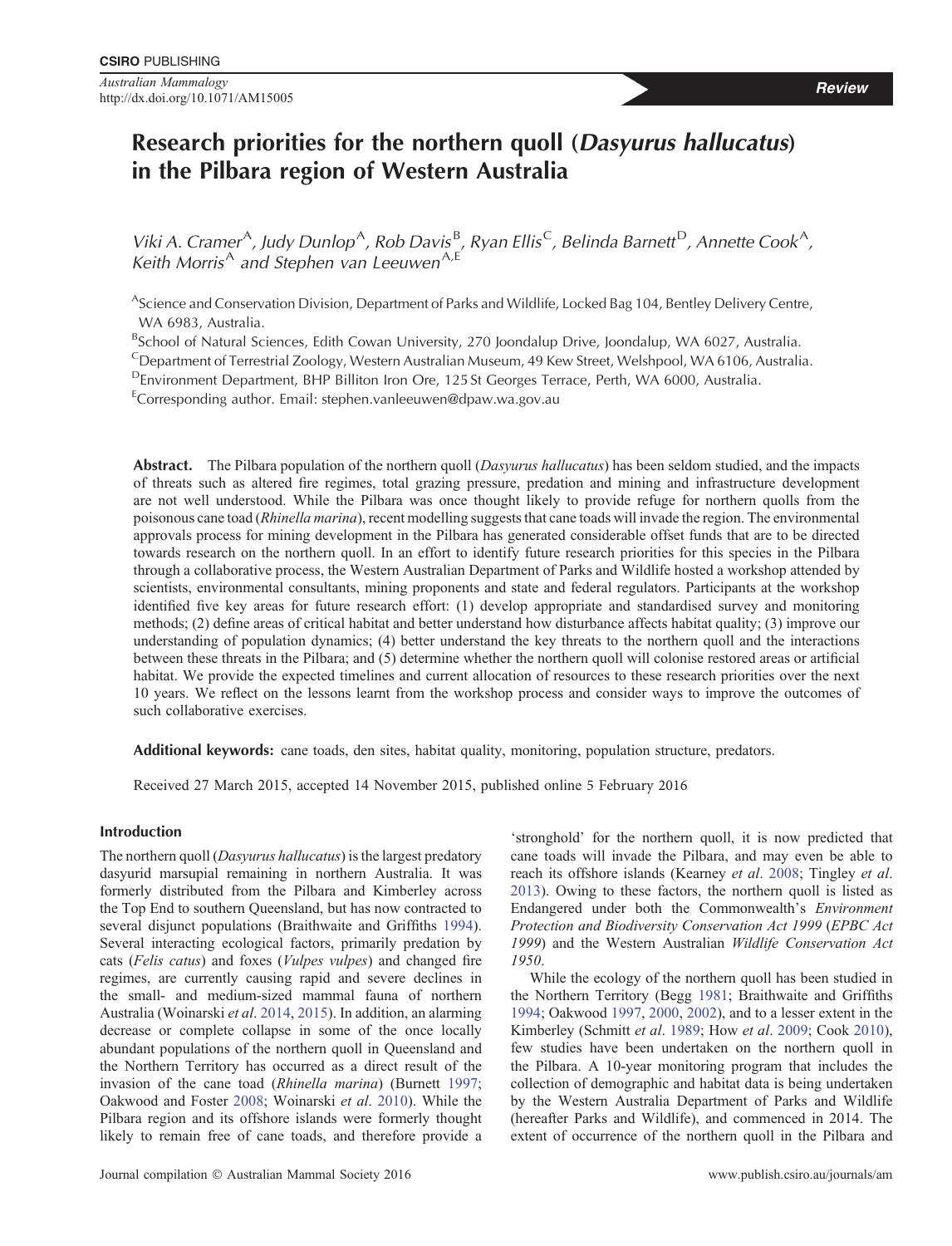<span id="page-1-0"></span>Kimberley is estimated to be  $\sim$ 12000000 ha, but the area of occupancy and the number of mature individuals within the two regions are not known (Parks and Wildlife, unpubl. data). Approximately 2500 records for the northern quoll (many of which are highly clustered) are held in the NatureMap database (<http://naturemap.dpaw.wa.gov.au>); these include records from the Western Australian Museum and Parks and Wildlife, and fauna returns from surveys undertaken by private groups (mostly environmental consultants). These location records indicate that quolls are more prevalent in complex, rocky areas in the north, central and west Pilbara, and are less likely to occur through the south and east areas of the Hamersley Ranges and Fortescue Marsh (Fig. 1). The Pilbara population is genetically distinct from the Kimberley and Northern Territory populations (Woolley *et al*. [2015\)](#page-13-0) and is the least diverse, with  $\sim$ 77% heterozygosity (10.3 alleles) compared with 84% heterozygosity (11.1 alleles) in the Kimberley mainland population (How *et al*. [2009;](#page-12-0) Spencer *et al*. [2013\)](#page-13-0).

Habitat change due to altered fire regimes, weed invasion and grazing, predation by cats, foxes and dingoes/wild dogs, the future invasion of cane toads, and the interactive effects between these, as well as habitat fragmentation and loss by mining and infrastructure development, have been identified as key threats for the northern quoll in the region (Woinarski *et al*. [2014\)](#page-13-0). While the potential invasion of the cane toad is undoubtedly the most significant future threat to the northern quoll in the Pilbara, there is little knowledge of what has been the relative impact, or the interactive effects, of each of the other key threats on the northern quoll in the region, or how these will affect northern quoll populations into the future.

The areas of highest habitat quality for the northern quoll are considered to be rugged, rocky areas, often in close association with permanent water (Begg [1981](#page-11-0); Schmitt *et al*. [1989;](#page-13-0) Braithwaite and Griffiths [1994;](#page-11-0) Oakwood [1997;](#page-12-0) Pollock [1999\)](#page-12-0). These rocky landforms provide a diversity of environments, denning opportunities, protection from weather and diurnal predators and immediate refuge from fire (Braithwaite and Griffiths [1994](#page-11-0); Oakwood [2000](#page-12-0); Cook [2010](#page-11-0)). In the Pilbara, the ridges and mesas of channel-iron deposits and banded iron formation ranges are often the primary focus of iron-ore extraction (Ramanaidou and Morris [2010\)](#page-13-0), while exposed granite outcrops are quarried for road and rail beds. The northern quoll is therefore a key consideration in most mining project assessments under the *EPBC Act 1999* in the Pilbara, as well as two strategic environmental assessments examining the cumulative impacts of mining in the region (BHP Billiton Iron



**Fig. 1.** Records (black dots) of the northern quoll in the Pilbara obtained from the Department of Parks and Wildlife NatureMap database (<http://naturemap.dpaw.wa.gov.au>). The shaded areas indicate the IBRA subregions, and the hatched areas the conservation estate within the region. Much of the recent survey effort has occurred in areas with mining activity or miningrelated infrastructure, e.g. the rail corridors running south of Port Hedland.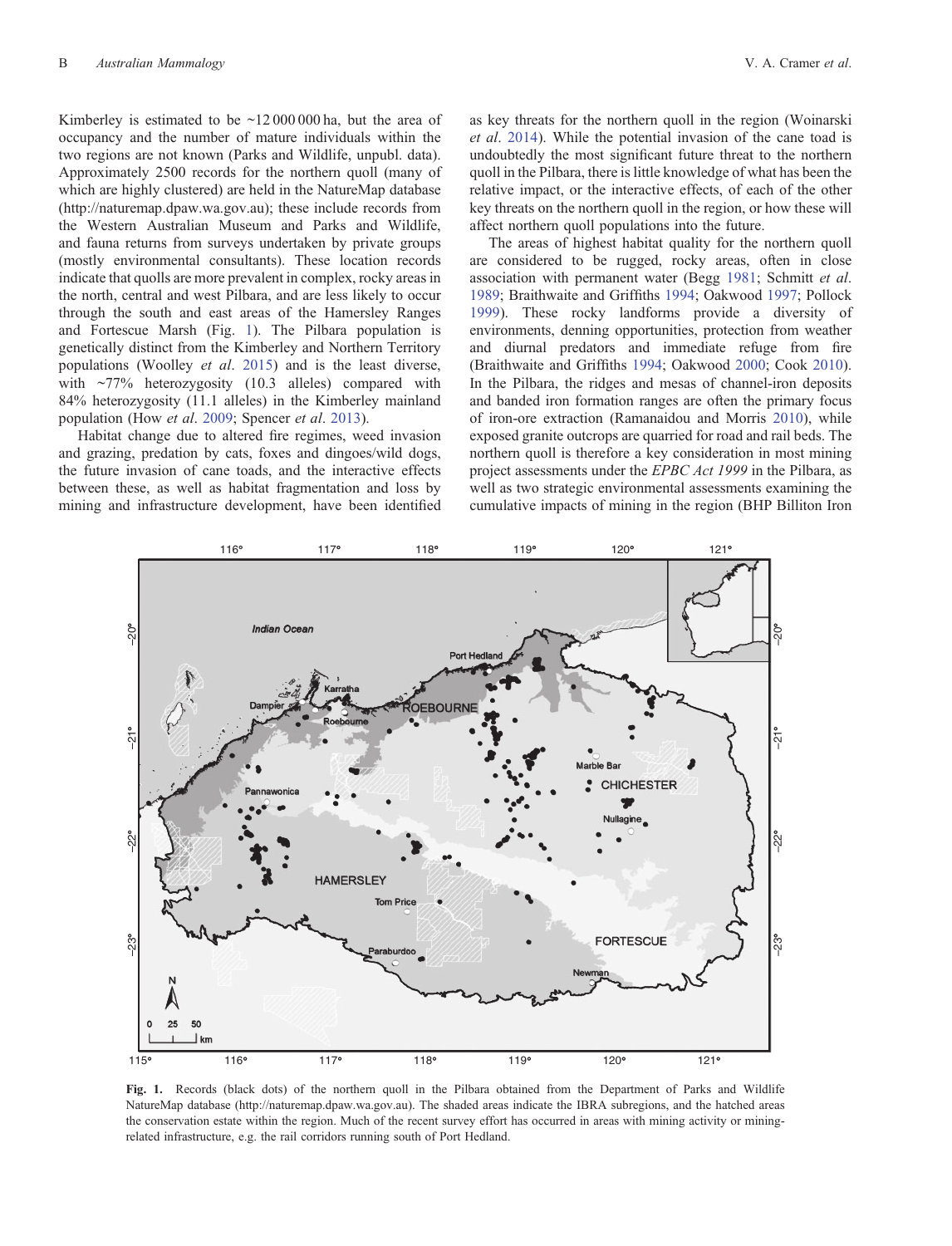Ore,<http://www.environment.gov.au/node/18597>; Hamersley Iron Pty Ltd (Rio Tinto), [http://www.environment.gov.au/node/](http://www.environment.gov.au/node/18608) [18608](http://www.environment.gov.au/node/18608)).

Biodiversity offsets are increasingly used as a policy tool to permit development but ensure that any residual adverse impacts of the development on the environment are compensated (Bull *et al*. [2013](#page-11-0)). In best practice, offsets are applied as part of a mitigation hierarchy, where all reasonable efforts to avoid or minimise impacts upon the environment are first considered (Kiesecker *et al*. [2010](#page-12-0)). Yet the limited data on the distribution and status of the northern quoll in the Pilbara, the poor understanding of critical habitat in relation to future mining and infrastructure development, as well as uncertainty around the level of impact from other threats, has meant that uncertainty around how to create direct, ecologically equivalent offsets is high. Under the Australian Government's offset policy (Department of Sustainability Environment Water Population and Communities [2012](#page-11-0)), compensatory offsets, such as directing a proportion of offset funds towards scientific research, are considered as an acceptable component of an offsets package in these situations. This has been the case for the northern quoll in the Pilbara, with approximately AU\$1.75M of offset funds committed to research on the species over the next decade (although not all of this amount is currently active).

The dramatic increase in fauna surveys associated with environmental impact assessments in the Pilbara has generated a valuable dataset on the northern quoll and other threatened species (Carwardine *et al*. [2014\)](#page-11-0). Collation of these data could greatly improve our knowledge of species' ranges and critical habitats, yet most of these data are not within the public domain (Carwardine *et al*. [2014](#page-11-0)). Further, it has been argued that much conservation research is having little direct influence on the achievement of on-ground conservation outcomes, in part because the conceptual novelty valued by national funding agencies may not align with the more applied needs of practitioners (Knight *et al*. [2008;](#page-12-0) Laurance *et al*. [2012](#page-12-0)). A potential solution to overcoming the 'knowledge– implementation' or 'knowing–doing' gap is to encourage collaboration between scientists, policy makers and practitioners when research projects are developed (Knight *et al*. [2008;](#page-12-0) Sutherland *et al*. [2011](#page-13-0); Laurance *et al*. [2012\)](#page-12-0). In an effort to encourage data-sharing and to foster a sense of ownership over the research agenda that will be funded by offset provisions, Parks and Wildlife instigated a collaborative process between scientists, practitioners and mining proponents to identify and rank research priorities for the northern quoll in the Pilbara. In this paper we present the research priorities, and the key questions associated with each priority, as identified by workshop participants. This is the first step in developing a research program to increase our knowledge of the northern quoll in the Pilbara, and to better understand the impacts of current and future threats, so that a viable population is maintained into the future using evidence-based management.

## **Methods**

Parks and Wildlife hosted a workshop attended by research scientists employed in the university or government sector (13 people), research scientists and environmental consultants

employed in the private sector (30 people), mining industry representatives (22 people) and representatives of Western Australian and Australian government departments responsible for environmental regulation and approvals (9 people), all of whom have knowledge of the northern quoll, mining and associated activities, and/or the Pilbara region. The workshop was facilitated by an independent, professional facilitator. The process to define research priorities was as follows: (1) After a series of presentations by experts, the group as a whole discussed the key threats to the northern quoll in the Pilbara. This included both current and future threats (e.g. climate change, cane toad invasion), and both well- and lesser-understood threats (e.g. the impact of disease). (2) Participants were then allocated to one of eight breakout groups, so that each group contained members from the range of affiliations present. Each group then identified a series of research priorities that they considered would best address the current gaps in knowledge that are the main barriers to the effective management and conservation of the northern quoll in the Pilbara, both in terms of better understanding their distribution and ecology, and in mitigating the key threats. The research priorities from each group were then presented to all participants and collated by the facilitator. (3) Each group then ranked the sequence in which the research priorities should be addressed based on which research needs they considered were most pressing. (4) The rankings were then compared and collated across groups to define the final ranking of research priorities. In most cases there was agreement across the groups as to the sequence in which the research priorities should be addressed. (5) Finally, new breakout groups were formed, based on expertise and interest, to discuss and identify the key research questions that needed to be addressed under each research priority.

## **Research priorities**

Research priorities are presented below in the order in which they should be addressed, based on the ranking of the workshop participants. Key research questions aligned with each research priority are presented in Table [1.](#page-3-0) We also provide a brief review of the current evidence that will further guide the development of a research program to answer these questions.

## *Priority 1: Develop appropriate and standardised survey and monitoring methods*

Developing a standard survey and monitoring protocol for the northern quoll in the Pilbara, based on detection and occupancy probabilities (Wintle *et al*. [2012\)](#page-13-0), was identified as the highest research priority by the group. A review of over 200 survey reports, most of which were related to mining activities, found that the sampling effort and methods varied widely between surveys and were often not adequate to detect northern quolls (A. Cook, unpubl. data). Inadequate survey effort and/or using an inappropriate survey method introduce uncertainty as to whether the failure to detect the northern quoll within an area reflects a true absence of the species (Wintle *et al*. [2012](#page-13-0)). The data gathered from surveys that vary widely in terms of effort and method may have limited comparability, and incurs a lost opportunity to gather regional metadata for the northern quoll in an area where any survey effort represents a significant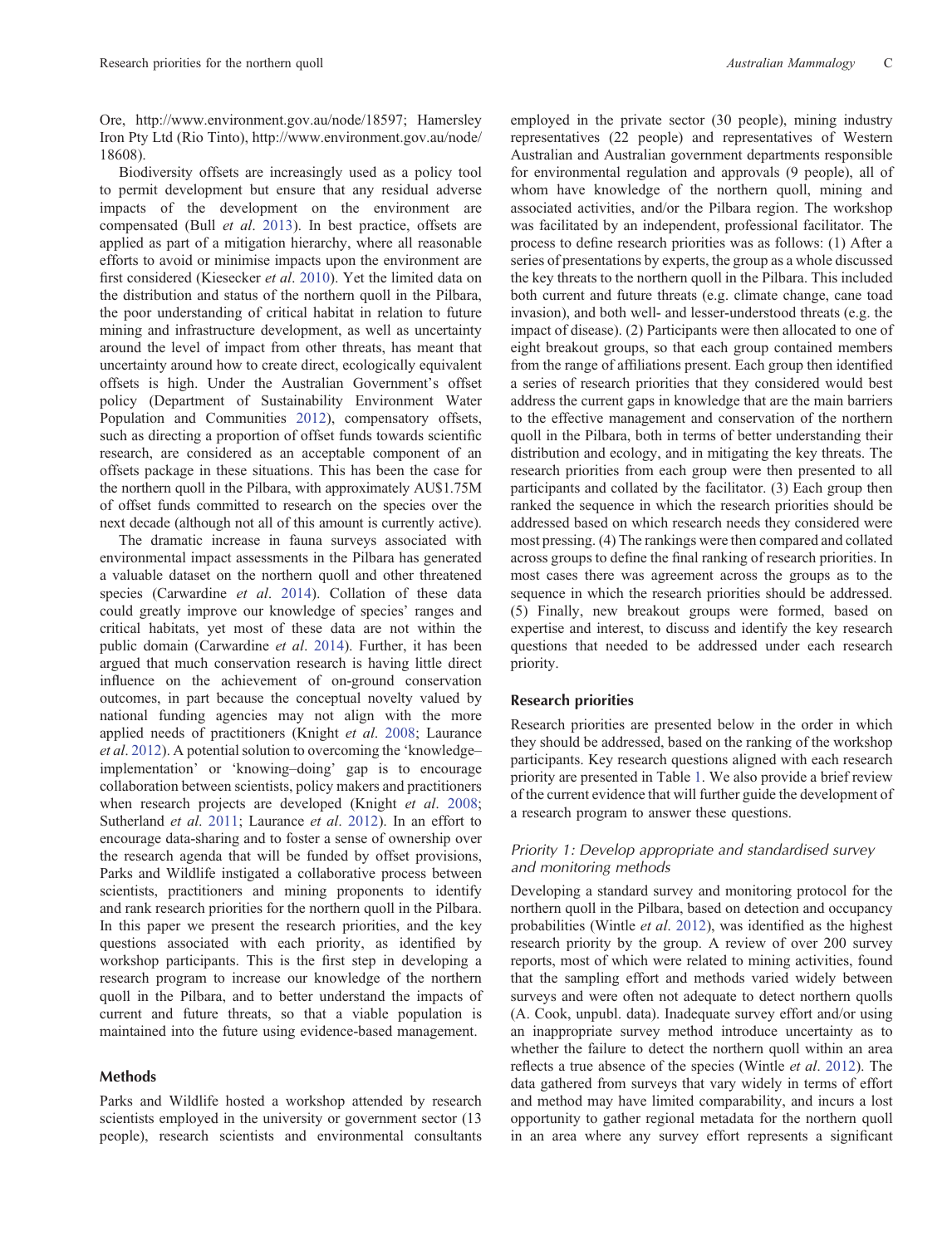<span id="page-3-0"></span>

| Table 1.      |                          | Research priorities for the northern quoll and key                                         | questions associated with each priority, and as compared with the information required under similar themes and the priority<br>given to this in Woinarski et al. (2014)                                                                                                                                                                                                                                                                                                                                                                                                                                                                                                                                                                                                                                |                                                                                                                                                                                                                                                         |
|---------------|--------------------------|--------------------------------------------------------------------------------------------|---------------------------------------------------------------------------------------------------------------------------------------------------------------------------------------------------------------------------------------------------------------------------------------------------------------------------------------------------------------------------------------------------------------------------------------------------------------------------------------------------------------------------------------------------------------------------------------------------------------------------------------------------------------------------------------------------------------------------------------------------------------------------------------------------------|---------------------------------------------------------------------------------------------------------------------------------------------------------------------------------------------------------------------------------------------------------|
| Rank          | Theme                    | Research priority                                                                          | Key questions                                                                                                                                                                                                                                                                                                                                                                                                                                                                                                                                                                                                                                                                                                                                                                                           | Information required and priority<br>given under similar theme in<br>Woinarski et al. (2014)                                                                                                                                                            |
|               | monitoring<br>Survey and | monitoring methods<br>Develop appropriate<br>and standardised<br>survey and                | northern quolls in the Pilbara and (b) estimating population sizes? Which method is most<br>What is the efficacy of the major survey methods currently used for northern quolls in the<br>survey, what it the prior probability of occupancy in these habitat types? Based on this<br>. What is the detection probability of northern quolls in each habitat type? Based on prior<br>Pilbara? How do various combinations of trap types, arrays, duration of trapping, baits, etc.<br>knowledge, how many non-detections of quolls are required before we can state with<br>compare? Which camera-trap protocol is most effective for (a) identifying individual<br>prespecified confidence that northern quolls are absent from a site?<br>cost-effective and efficient in various Pilbara landscapes? | Survey to better define fine-scale<br>program by designing integrated<br>Establish or enhance monitoring<br>monitoring programs: medium.<br>individuals in subpopulations:<br>distribution and number of<br>medium-high.<br>$\bullet$<br>$\bullet$      |
| $\mathcal{L}$ | requirements<br>Habitat  | Define areas of critical<br>habitat for northern<br>quoll in the Pilbara                   | What are future predictions for northern quoll population distributions, under models of<br>How do northern quolls use habitat in the Pilbara? How are quoll populations distributed in<br>relation to habitat quality (e.g. high quality, low quality or sink habitats)? How is habitat<br>What information is required to further refine an SDM for northern quolls in the Pilbara?<br>How do models vary across the Pilbara mainland and offshore islands, accounting for<br>How can this information be most effectively used to improve monitoring effort and<br>selection influenced by predation risk and social factors?<br>climate change and cane toad invasion?<br>climatic gradients and topography?<br>outcomes?                                                                           | • Assess habitat requirements: n/a.                                                                                                                                                                                                                     |
|               |                          | disturbance affects<br>habitat quality and<br>Understand how<br>connectivity               | How does fire and grazing affect habitat quality and habitat use by northern quolls in the<br>How important is habitat connectivity for metapopulations of northern quoll in the Pilbara?<br>How does habitat type affect the connectivity of metapopulations? How does disturbance,<br>both discrete (e.g. infrastructure such as rail and roads) and diffuse (e.g. changes in<br>vegetation composition and structure), alter habitat connectivity?<br>Pilbara? How important is fire as a barrier to dispersal?                                                                                                                                                                                                                                                                                      | mitigation options: landscape-scale<br>Assess relative impact of threats:<br>options for retention of longer-<br>quantify relative impact of fire<br>Assess effectiveness of threat<br>unburnt patches-high.<br>regimes-high.<br>$\bullet$<br>$\bullet$ |
| $\sim$        | dynamics<br>Population   | northern quoll in the<br>Better understand the<br>dynamics of the<br>population<br>Pilbara | subpopulations demographically stable in space and time? How does habitat and climate<br>affect population dynamics? How does disturbance affect demographic stability?<br>How many subpopulations are there in the Pilbara? How do these interact? Are                                                                                                                                                                                                                                                                                                                                                                                                                                                                                                                                                 | Assess diet, life history: n/a.<br>٠                                                                                                                                                                                                                    |
|               |                          | Investigate population<br>interaction between<br>structure and the<br>populations          | How do measures of genetic distance relate to spatial ecology as measured by other means;<br>i.e. does inferred genetic connectivity relate to observed dispersal?<br>Can genetic information be used to determine habitat barriers?                                                                                                                                                                                                                                                                                                                                                                                                                                                                                                                                                                    | spatially disparate populations to<br>Resolve taxonomic uncertainties:<br>subpopulations-low-medium.<br>assess genetic relatedness<br>identify whether there are<br>genetically distinct<br>$\bullet$                                                   |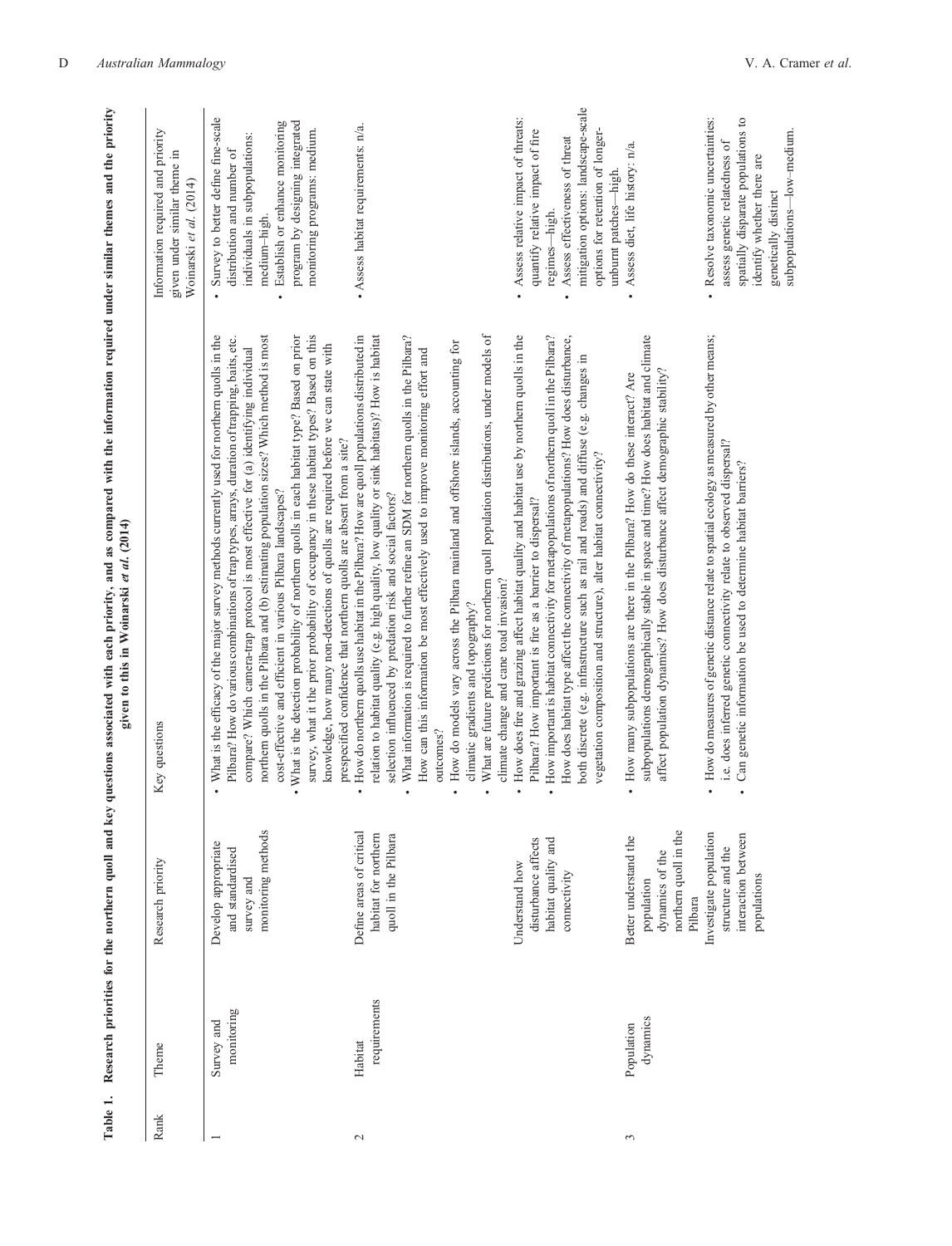| Develop new or enhance existing<br>Assess relative impact of threats:<br>feasible management options for<br>mitigation options: assess which<br>predation by feral cats and dogs-<br>high; interactions between feral<br>population recovery-medium-<br>feral cats and dogs can lead to<br>broad-scale, targeted, feral cat<br>Assess effectiveness of threat<br>management mechanisms for<br>cats, dogs/dingoes and foxes-<br>control—medium.<br>medium-high.<br>high.    | exclusion of toads or prevention of<br>feasibility of broad-scale taste-<br>Assess effectiveness of threat<br>colonisation (mainland sites)<br>aversion 'training' of quolls<br>medium; assess local-scale<br>mitigation options: assess<br>medium.                                                                                                                                                                                                                | Not addressed.                                                                                                                                                                                                                                                                                                                  | predators and cane toads above.<br>See information on introduced                                                                                                                                                                                                                                                                               | Not addressed.                                                                                                                                                                                                                                                                                                                                                                                                                                                                                                                               |
|----------------------------------------------------------------------------------------------------------------------------------------------------------------------------------------------------------------------------------------------------------------------------------------------------------------------------------------------------------------------------------------------------------------------------------------------------------------------------|--------------------------------------------------------------------------------------------------------------------------------------------------------------------------------------------------------------------------------------------------------------------------------------------------------------------------------------------------------------------------------------------------------------------------------------------------------------------|---------------------------------------------------------------------------------------------------------------------------------------------------------------------------------------------------------------------------------------------------------------------------------------------------------------------------------|------------------------------------------------------------------------------------------------------------------------------------------------------------------------------------------------------------------------------------------------------------------------------------------------------------------------------------------------|----------------------------------------------------------------------------------------------------------------------------------------------------------------------------------------------------------------------------------------------------------------------------------------------------------------------------------------------------------------------------------------------------------------------------------------------------------------------------------------------------------------------------------------------|
| Given that the northern quoll is also a mesopredator, does the presence of dingoes either<br>directly (through predation) or indirectly (through the regulation of foxes and cats) impact<br>Does predation significantly affect the northern quoll in the Pilbara? How does this vary<br>across habitat types? Does competition for resources with foxes or cats impact on<br>subpopulations? Which life stages are most vulnerable?<br>on subpopulations in the Pilbara? | Will the closure of artificial water bodies prevent, or simply slow the rate of, invasion of<br>What is the degree of overlap between SDM/fundamental niche models for northern quolls<br>and cane toads in the Pilbara? Can potential refuge areas for northern quoll be identified?<br>Is CTA likely to be effective when taste-aversion baits are delivered under field conditions?<br>At what scale is bait delivery feasible?<br>cane toads into the Pilbara? | Are road-related deaths of northern quoll a significant cause of mortality in the Pilbara?<br>Do railway lines, infrastructure corridors or wide roads present a barrier to northem quoll<br>What methods can be used to mitigate the impacts of infrastructure development and<br>associated machinery operation?<br>movement? | cover, and subsequent increased predation of northern quolls, particularly of males during<br>What are the cumulative impacts of mortality caused by cane toad ingestion and predation<br>Do frequent and intense fires lead to reduced structural complexity/loss of vegetation<br>by cats, dogs/dingoes and foxes?<br>and/or after breeding? | What are the key elements of northern quoll habitat that need to be restored/created so that<br>What level of landscape connectivity is required around restored/artificial habitat so that<br>How can the retention of large boulders of waste rock be incorporated into rehabilitation<br>How long should restored or artificial habitat be directly managed, particularly for<br>genetic connectivity between subpopulations can be maintained?<br>habitat complexity and productivity is maximised?<br>predators?<br>plans?<br>$\bullet$ |
| Introduced predators                                                                                                                                                                                                                                                                                                                                                                                                                                                       | Cane toads                                                                                                                                                                                                                                                                                                                                                                                                                                                         | development and<br>interactions with<br>Infrastructure<br>humans                                                                                                                                                                                                                                                                | Interactions between<br>threats                                                                                                                                                                                                                                                                                                                | of the northern quoll<br>Determine the ability<br>disturbed areas or<br>colonise artificial<br>to recolonise<br>habitat                                                                                                                                                                                                                                                                                                                                                                                                                      |
| Key threats                                                                                                                                                                                                                                                                                                                                                                                                                                                                |                                                                                                                                                                                                                                                                                                                                                                                                                                                                    |                                                                                                                                                                                                                                                                                                                                 |                                                                                                                                                                                                                                                                                                                                                | artificial habitat<br>Recolonisation of<br>restored or                                                                                                                                                                                                                                                                                                                                                                                                                                                                                       |
| 4                                                                                                                                                                                                                                                                                                                                                                                                                                                                          |                                                                                                                                                                                                                                                                                                                                                                                                                                                                    |                                                                                                                                                                                                                                                                                                                                 |                                                                                                                                                                                                                                                                                                                                                | 5                                                                                                                                                                                                                                                                                                                                                                                                                                                                                                                                            |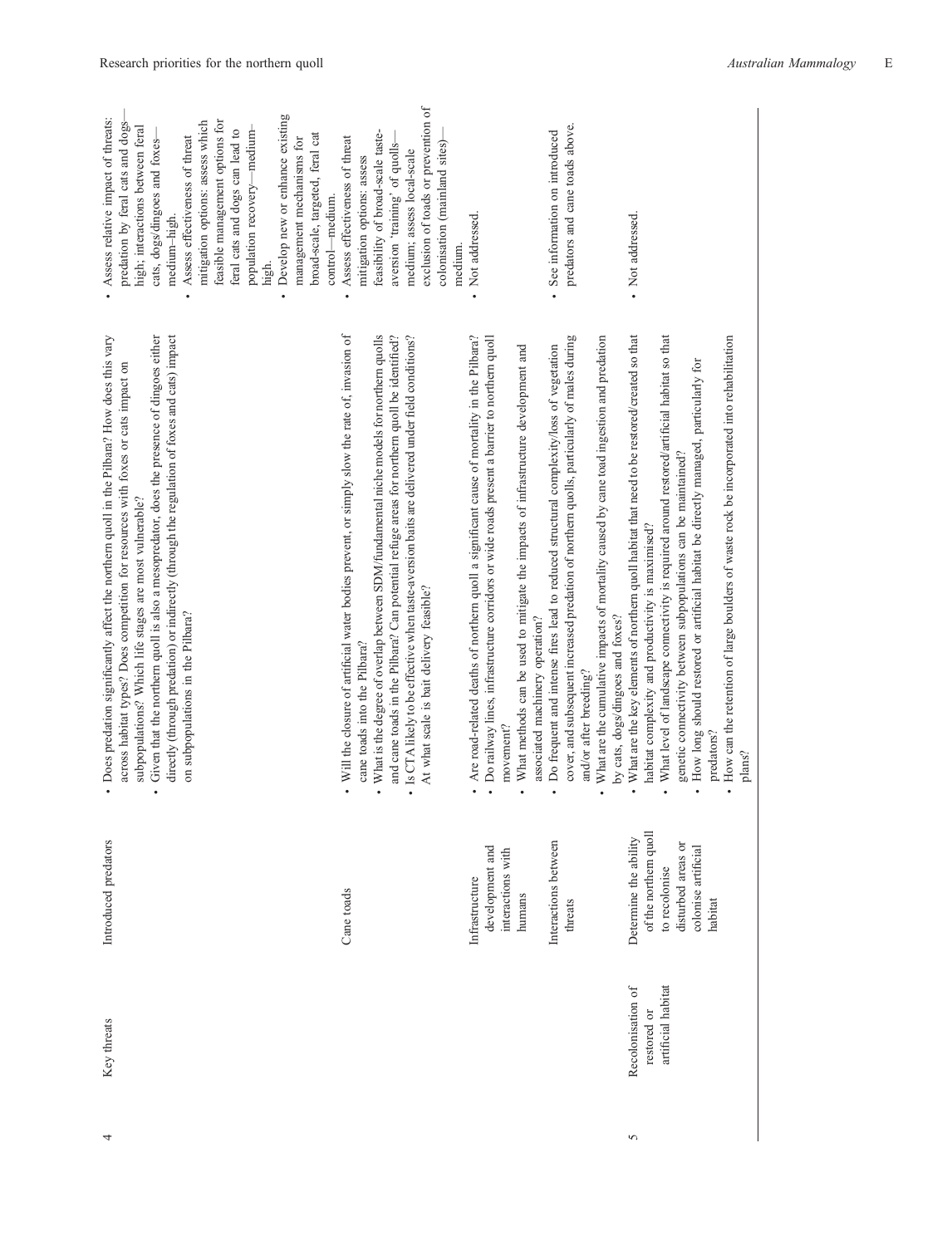investment of time and resources. The limited amount and uncertain quality of occurrence data has been a major restriction on the utility of a species distribution model (SDM) and a population viability analysis (PVA) for the northern quoll in the Pilbara (Cadenhead *et al*. [2015;](#page-11-0) see below). While survey and monitoring *per se* is not a research activity that directly informs management or threat mitigation, carefully implemented monitoring programs are essential to identify many elements of a species' ecology, to detect changes in population, and to quantify the ecological effectiveness and cost-effectiveness of management interventions (Lindenmayer *et al*. [2013](#page-12-0); Lindenmayer [2015\)](#page-12-0).

Parks and Wildlife recently released revised protocols for the long-term monitoring of known populations of the northern quoll (Dunlop *et al*. [2014](#page-11-0)*b*), and the effectiveness of these protocols in presence/absence surveys should be tested. The cost-effectiveness of using camera traps for wildlife surveys in remote locations such as the Pilbara makes their use appealing. Hohnen *et al*. ([2013\)](#page-11-0) described how the strategic placement of cameras and baits combined with taking a greater number of photographs per trigger allows the capture of images that can be used to identify individual northern quolls from their spot patterns. Remote cameras have also been shown to be a viable method for estimating population sizes of the northern quoll in areas with both dense (Austin [2014](#page-11-0)) and small populations (Webb *et al*. [2015](#page-13-0)). Further testing of a range of parameters (e.g. see Nelson *et al*. [2014](#page-12-0)) to develop a robust standard protocol for the Pilbara is required, along with a comparison of the cost-effectiveness and any ethical/reduced handling benefits of using remote cameras versus live-trapping for estimating population sizes in Pilbara landscapes.

## *Priority 2: Improve our understanding of habitat requirements*

#### *Define areas of critical habitat for the northern quoll in the Pilbara*

The Department of Agriculture and Food Western Australia has mapped 102 land systems across the Pilbara bioregion, based on several biophysical components including landform, geology, soils, vegetation and drainage patterns (Van Vreeswyk *et al*. [2004\)](#page-13-0). A review of records for the northern quoll in the Pilbara showed that 65% of records were from the Robe, Capricorn and Boolaloo land systems (Table [2](#page-6-0)), which comprise low plateaux, mesas, hills and ridges of varying geology (limonite, granite and sandstone, respectively). Most recent survey effort in the Pilbara is biased towards mineral-bearing formations or areas of mining-related infrastructure (e.g. rail and road corridors) (Fig. [1](#page-1-0)). Further investigation of these records is required to assess whether these land systems are indeed preferred habitat for northern quolls, as opposed to an artefact of survey effort. The comparatively fewer records that coincide with the conservation estate in the region (Fig. [1](#page-1-0)) are also likely an artefact of survey effort.

The first step in defining areas of critical habitat for the northern quoll in the Pilbara is to improve our understanding of habitat use, particularly in terms of defining habitat suitability at finer scales than is currently available. As part of the strategic environmental assessments being undertaken for the Pilbara bioregion, an SDM has been developed for the northern quoll (Cadenhead *et al*. [2015\)](#page-11-0). Uncertainty about the quality of the occurrence data available, the limited amount of data available, as well as the bias towards data collection in areas proposed for development, constrained the level of certainty around the outcomes of the model. Improved model certainty requires further collection of contemporary species-occurrence data and the development of finer-resolution GIS layers, particularly one that captures finer-scale geological attributes such as mesas or rocky outcrops, considered as highest-quality habitat for the northern quoll (Cadenhead *et al*. [2015](#page-11-0)).

Better definition of the habitat attributes favoured by the northern quoll will allow further refinement of the GIS variables included in the SDM, or allow the development of predictive, site-based habitat models. Information on how northern quolls use habitat can be gained through direct observation of how they interact with habitat features, or from the association of habitat features with the presence of quolls as determined by GPS receivers (Gaillard *et al*. [2010\)](#page-11-0). This level of detail is currently not available from survey records returned as part of environmental impact assessments, but collection of habitat data using the protocols outlined by Dunlop *et al*. [\(2014](#page-11-0)*b*) in future surveys would rapidly increase the quality of data available.

## *Understand how disturbance affects habitat quality and connectivity*

The alteration of fire regimes has been the most pervasive landscape-scale change in the Pilbara. Between 1993 and 2006, over 72% of the region was burnt, with more than 28% of the area burnt two or more times (McKenzie *et al*. [2009](#page-12-0)). Woinarski *et al*. ([2004\)](#page-13-0) found that northern quolls may be able to tolerate a moderately high frequency of fire, as long as these fires were low-intensity, early-season burns, and the impacts of fire on vegetation structure and composition were not exacerbated by the grazing of introduced herbivores. In the Pilbara, however, as with many other grazing regions of Australia, early pastoralists often overestimated the productivity and resilience of native vegetation to sheep and cattle grazing, which led to severe degradation of vegetation, particularly along river frontages (Hennig [2004](#page-11-0)). The soil degradation and loss of vegetative cover caused by intense grazing pressure in the south Kimberley is thought likely to have contributed to the substantial decline or disappearance of medium-sized animals, including the northern quoll, from the Bungle Bungle area (Woinarski *et al*. [1992\)](#page-13-0). Death by predation is most likely in open areas (Oakwood [2000](#page-12-0)), and therefore the effects of fire and grazing on northern quoll populations cannot be considered without also taking account of likely increases in mortality due to predation (see 'Introduced predators' below).

Understanding how the localised but intensive activity associated with mining affects habitat quality and habitat use by the northern quoll in areas surrounding development is limited. A recent study that examined the use of ballast quarries and paired undisturbed sites by northern quolls found that they were foraging, denning and showing signs of breeding at the quarry sites, where greater numbers of quolls were captured (Dunlop *et al*. [2014](#page-11-0)*a*). This was likely due to the combination of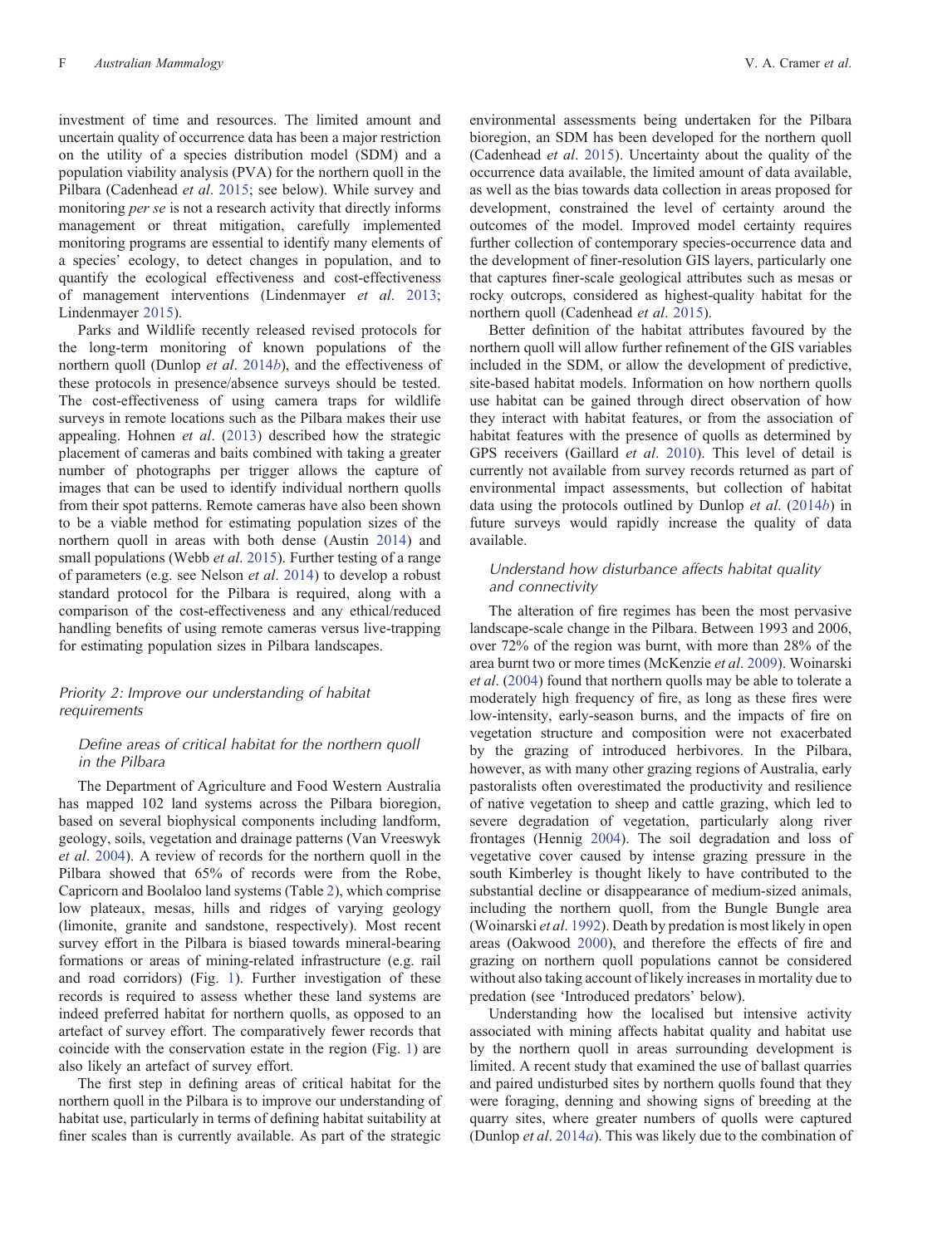## **Table 2. Records of the northern quoll in each land system type in the Pilbara**

Records were current as of 23 May 2014

<span id="page-6-0"></span>

| Land system   | Area $(km2)$ | No. of records | Land system description                                                                                                                |
|---------------|--------------|----------------|----------------------------------------------------------------------------------------------------------------------------------------|
| Augustus      | 61           | 1              | Rugged ranges, hills, ridges and plateaux supporting mulga shrublands and hard spinifex grasslands.                                    |
| Boolaloo      | 1502         | 245            | Granite hills, domes and tor fields and sandy plains with shrubby spinifex grasslands.                                                 |
| Boolgeeda     | 7748         | 29             | Stony lower slopes and plains below hill systems supporting hard and soft spinifex grasslands and mulga<br>shrublands.                 |
| Calcrete      | 1444         | $\sqrt{2}$     | Low calcrete platforms and plains supporting shrubby hard spinifex grasslands.                                                         |
| Callawa       | 1003         | 9              | Highly dissected low hills, mesas and gravelly plains of sandstone and conglomerate supporting soft and<br>hard spinifex grasslands.   |
| Capricorn     | 5296         | 257            | Hills and ridges of sandstone and dolomite, shrubby hard and soft spinifex grasslands.                                                 |
| Coongimah     | 3244         | 12             | Plateau surfaces, low hills with steep slopes and undulating uplands supporting hard spinifex grasslands.                              |
| Dune          | 138          | $\mathbf{1}$   | Dune fields supporting soft spinifex grasslands.                                                                                       |
| Granitic      | 4020         | $\mathbf{1}$   | Rugged granitic hills supporting shrubby hard and soft spinifex grasslands.                                                            |
| Horseflat     | 1261         | $\overline{4}$ | Gilgaied clay plains supporting tussock grasslands and minor grassy snakewood shrublands.                                              |
| Littoral      | 1577         | 3              | Bare coastal mudflats with mangroves on seaward fringes, samphire flats, sandy islands, coastal dunes<br>and beaches.                  |
| Macroy        | 13095        | 94             | Stony plains and occasional tor fields based on granite supporting hard and soft spinifex grasslands.                                  |
| McKay         | 4202         | 21             | Hills, ridges, plateau remnants and breakaways of metasedimentary rocks supporting hard spinifex<br>grasslands.                        |
| Mallina       | 2557         | 8              | Sandy surfaced alluvial plains supporting soft spinifex (and occasionally hard spinifex) grasslands.                                   |
| Marandoo      | 459          | $\sqrt{2}$     | Basalt hills and restricted stony plains supporting grassy mulga shrublands.                                                           |
| Mosquito      | 1840         | 3              | Stony plains and prominent ridges of schist and other metamorphic rocks supporting hard spinifex<br>grasslands.                        |
| Newman        | 14580        | 81             | Rugged jaspilite plateaux, ridges and mountains supporting hard spinifex grasslands.                                                   |
| Onslow        | 424          | $\mathbf{1}$   | Sandplains, dunes and clay plains supporting soft spinifex grasslands and minor tussock grasslands.                                    |
| Paraburdoo    | 565          | 3              | Basalt-derived stony gilgai plains and stony plains supporting snakewood and mulga shrublands with<br>spinifex and tussock grasslands. |
| Paradise      | 1479         | 8              | Alluvial plains supporting soft spinifex grasslands and tussock grasslands.                                                            |
| River         | 4088         | 37             | Active flood plains, major rivers supporting grassy eucalypt woodlands, tussock grasslands and soft<br>spinifex grasslands.            |
| Robe          | 865          | 369            | Low limonite mesas and buttes supporting soft spinifex (and occasionally hard spinifex) grasslands.                                    |
| Rocklea       | 22993        | 40             | Basalt hills, plateaux, lower slopes and minor stony plains supporting hard spinifex (and occasionally<br>soft spinifex) grasslands.   |
| Ruth          | 346          | 36             | Hills and ridges of volcanic and other rocks supporting hard spinifex (occasionally soft spinifex)<br>grasslands.                      |
| Stuart        | 1794         | $\mathfrak{Z}$ | Gently undulating stony plains supporting hard and soft spinifex grassland and snakewood shrublands.                                   |
| Taylor        | 129          | $\mathfrak{Z}$ | Stony plains and isolated low hills of sedimentary rocks supporting hard and soft spinifex grasslands.                                 |
| Talga         | 2124         | $\mathbf 9$    | Hills and ridges of greenstone and chert and stony plains supporting hard and soft spinifex grasslands.                                |
| Turee         | 581          | $\overline{2}$ | Stony alluvial plains with gilgaied and non-gilgaied surfaces supporting tussock grasslands and grassy<br>shrublands.                  |
| Uaroo         | 7681         | 37             | Broad sandy plains supporting shrubby hard and soft spinifex grasslands.                                                               |
| Urandy        | 1311         | 6              | Stony plains, alluvial plains and drainage lines supporting shrubby soft spinifex grasslands.                                          |
| White Springs | 266          | $\overline{4}$ | Stony gilgai plains supporting tussock grasslands and hard spinifex grasslands.                                                        |
| Wona          | 1815         | 10             | Basalt upland gilgai plains supporting tussock grasslands and minor hard spinifex grasslands.                                          |
| Yamerina      | 1207         | $\mathbf{1}$   | Floodplains and deltaic deposits supporting tussock grasslands, grassy woodlands and minor halophytic<br>low shrublands.               |

habitat complexity (e.g. diversity of boulder sizes) and the presence of permanent water in the quarry, which may have increased prey availability at these sites.

Movement of animals through the landscape for dispersal and repopulation is another important consideration for a species in which both sexes tend towards semelparity, and is therefore predisposed to local extinction (Oakwood [1997](#page-12-0)). Improved understanding of how the northern quoll (particularly dispersing males) uses areas of lower habitat quality, and the identification of such habitat in habitat-suitability models, will allow future landscape-scale, strategic assessments to better predict the combined impacts of disturbance on the ability of northern quolls

to move through the landscape. Analysis of regional population genetics will also improve our understanding of the level of dispersal occurring across the landscape.

## *Priority 3: Population dynamics*

## *Better understand the population dynamics of the northern quoll in the Pilbara*

Little information is available on the number of subpopulations of northern quoll in the Pilbara, how these subpopulations interact, how stable they are in space and time, and how they respond to disturbance. As no demographic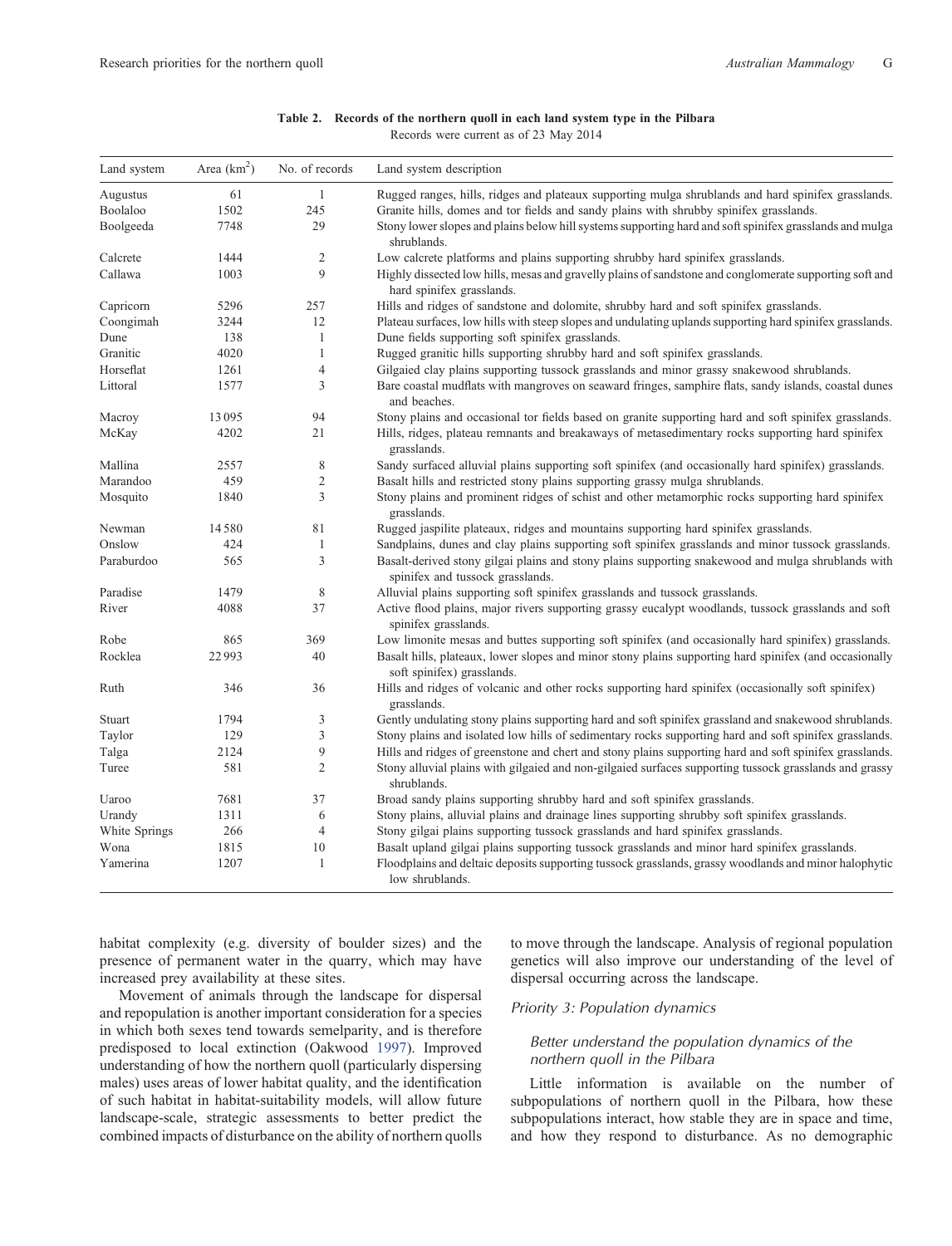studies have been undertaken in the region, Cadenhead *et al*. ([2015\)](#page-11-0) used demographic information from the Northern Territory and Kimberley populations in their PVA. Uncertainty about data quality and the limited information available on demographic parameters for the Pilbara constrained the level of certainty around the outcomes of the PVA. The model does, however, provide a framework into which new data can be incorporated as they become available. For example, preliminary data from the Pilbara monitoring program suggest that the proportion of male die-off in the Pilbara population is lower than in the Kimberley and Northern Territory populations (Dunlop, unpubl. data). Cadenhead *et al*. [\(2015](#page-11-0)) stress the need for more demographic and occurrence data to be collected before further development decisions are made (see 'Develop appropriate and standardised survey and monitoring methods' and 'Improve our understanding of habitat requirements' above).

## *Investigate population structure and the interaction between populations*

Analysis of the genetic diversity and population structure of the Pilbara population of the northern quoll is ongoing. Only small differences in genetic diversity, as measured by heterozygosity, were found between samples obtained at 16 locations within the Pilbara, with the exception of the isolated population on Dolphin Island (Spencer *et al*. [2013\)](#page-13-0). This result indicates a high level of movement across the landscape by individuals during mating and dispersal phases. Spatial structure analysis of samples collected from around Pannawonica suggested a 'neighbour size' of ~15 km (Spencer *et al*. [2013](#page-13-0)). Current data show no evidence of genetic bottlenecks, suggesting that if there has been a population decline in the Pilbara that this has not affected genetic diversity. A useful approach would be to combine genetic information with data from radio-tracking or GPS collars, to better understand the use of 'landscape' space and how this influences population dynamics.

## *Priority 4: Key threats and the interaction of these threats*

## *Introduced predators*

Introduced cats and foxes are considered to be one of the main causes of the decline and extinction of the critical-weightrange mammals (35 g to 5.5 kg) in Australia (Short and Smith [1994;](#page-13-0) McKenzie *et al*. [2007](#page-12-0); Woinarski *et al*. [2015\)](#page-13-0), but their impacts on the northern quoll are less clear. A recent review of feral cat diets across Australia found that northern quolls were present in the diet of feral cats (Doherty *et al*. [2015](#page-11-0)*a*), and Woinarski *et al*. [\(2014](#page-13-0)) consider the threat posed by cats to the northern quoll to be severe, although the impacts of cats may be reduced in rugged refuge areas. The impacts of cats on other, much larger, species of quoll appear to be inconsistent, with some evidence of coexistence between cats and quolls before the arrival of foxes (Glen and Dickman [2008](#page-11-0), and references contained within). Due to the limited overlap in their distribution throughout Australia, the threat posed by foxes to northern quolls is less understood than for cats, and Woinarski *et al*. ([2014\)](#page-13-0) consider the threat posed by foxes to be moderate on a national level. Foxes are common in coastal, near-coastal and riparian areas of the Pilbara, and extend as far north as Broome (King and Smith [1985;](#page-12-0) Kendrick and Stanley [2002\)](#page-12-0). They are renowned for their aggression towards smaller carnivores (Palomares and Caro [1999](#page-12-0)), and neither the larger chuditch (*Dasyurus geoffroii*) nor spotted-tail quoll (*Dasyurus maculatus*) are known to coexist with large numbers of foxes (A. Glen, pers. comm.). The interactions between quolls, cats and foxes are potentially more complex than for other medium-sized marsupials due to niche overlap in diet and competition for den sites, with the larger spotted-tailed quoll and chuditch both experiencing exploitation and interference competition from foxes (Morris *et al*. [2003;](#page-12-0) Glen *et al*. [2011](#page-11-0)). Competition between feral cats and the northern quoll may potentially be intense during periods of low rainfall in the Pilbara when prey availability is low. Understanding whether foxes and cats are significant predators of, or competitors with, the northern quoll in the Pilbara, and how this affects their population viability, will clarify the level of risk posed by these predators. The sausage-style baits used for feral cats (e.g. Eradicat® and Curiosity<sup>®</sup>) are potentially attractive to the northern quoll, with the risk of mortality or reduced fitness. Trials to assess the magnitude of the risks from Eradicat® baits are currently underway in the Pilbara.

The role of dingoes and wild dogs in the mortality of, and interactions between, mesopredators (both native and introduced) requires further investigation. Dingoes are known to kill northern quolls, but may not eat these kills (Oakwood [1997\)](#page-12-0). A recent study in the Northern Territory found that camp dogs and dingoes were the major source of mortality for northern quolls at the study site (Webb *et al*. [2015](#page-13-0)), and roaming domestic dogs were identified as a cause of mortality for northern quolls in Queensland (Pollock [1999](#page-12-0)). Human resource subsidies (e.g. stock carrion in rangeland areas) can artificially support predator populations, thus indirectly increasing predation pressure on prey (Newsome *et al*. [2015\)](#page-12-0). A dynamic debate currently exists around the role of the dingo in regulating populations of feral cats and foxes, and the implications of this for the conservation of the critical-weight-range mammals in Australia (see Johnson *et al*. [2007](#page-12-0); Letnic *et al*. [2009;](#page-12-0) Allen *et al*. [2011,](#page-11-0) [2013](#page-11-0); Kennedy *et al*. [2012\)](#page-12-0). Understanding the population density at which the role of the dingo as a regulator of introduced predators outweighs its own impact as a direct predator of the northern quoll will inform whether dingo/wild dog control would benefit the northern quoll.

## *Cane toads*

The introduced cane toad now occupies more than half the historic range of the northern quoll, and has caused an immediate collapse or extirpation of northern quoll populations in the areas it has invaded (Burnett [1997](#page-11-0); Oakwood and Foster [2008;](#page-12-0) Woinarski *et al*. [2008](#page-13-0), [2010](#page-13-0)). Earlier modelling work that considered only climate parameters, as well as more recent work that incorporates future climate change, suggest that cane toads will not invade the Pilbara (Sutherst *et al*. [1996](#page-13-0); Pavey and Bastin [2014](#page-12-0)). Other recent work that considers the fundamental niche of the cane toad and incorporates the location of artificial watering points predicts that they will colonise the Pilbara from the Kimberley via the coastal edge of the Great Sandy Desert (Kearney *et al*. [2008;](#page-12-0) Florance *et al*. [2011](#page-11-0);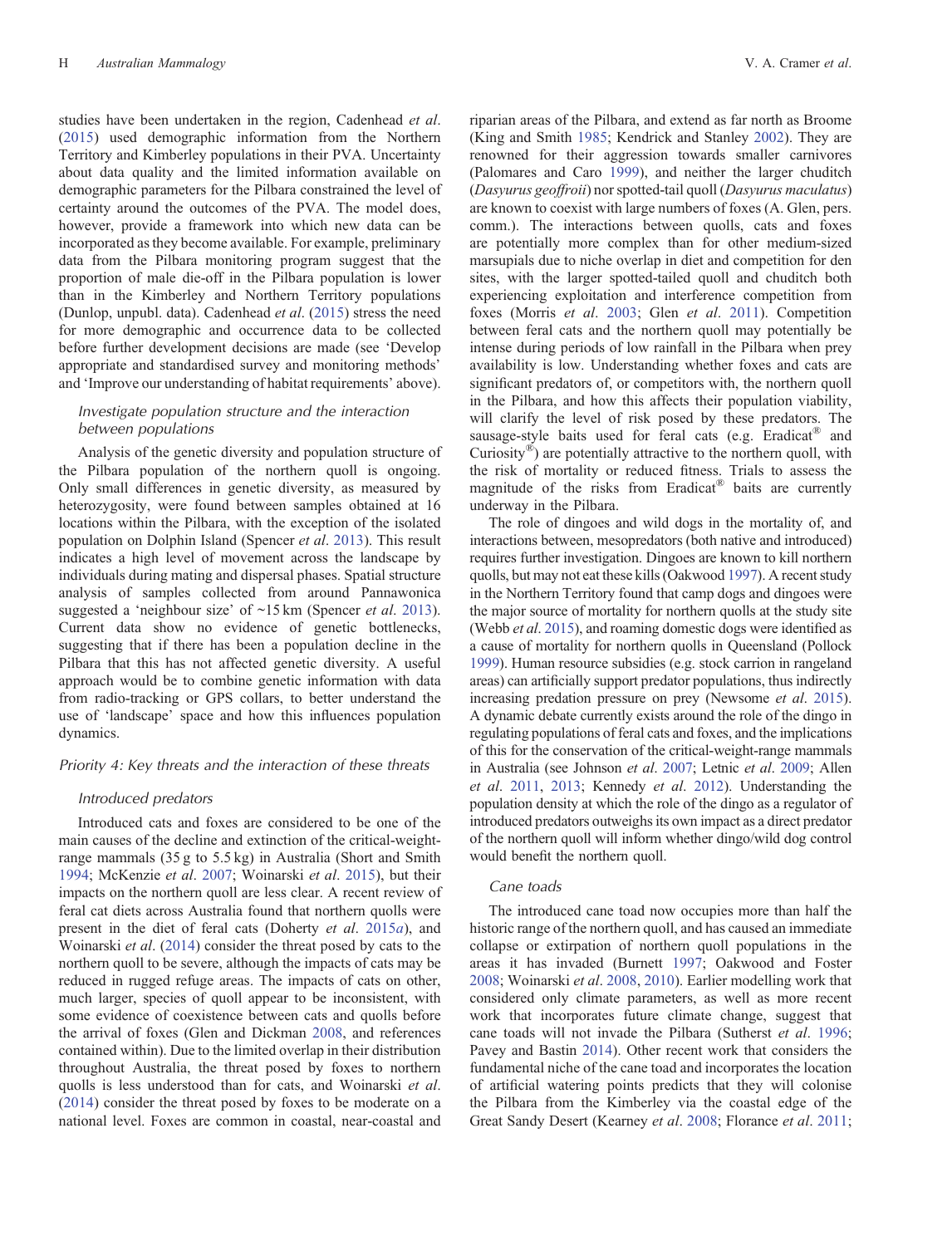Tingley *et al*. [2013](#page-13-0)). This has created some level of uncertainty about the likely impact of cane toads on northern quolls in the Pilbara. Strategies for cane toad management were not ranked highly by participants in the threat-management framework developed by Carwardine *et al*. ([2014](#page-11-0)), which the authors explained as possibly due to uncertainty about how far cane toads will spread into the region.

The model developed by Tingley *et al*. [\(2013](#page-13-0)) suggested that the closure of 100 artificial water bodies at one of three potential locations along the coastal corridor between the Kimberley and the Pilbara would prevent the invasion of cane toads into the Pilbara. While their model did account for uncharacteristically wet years every three decades, the dispersal of toads between water bodies was determined by the number of rainy days occurring during the year (i.e. toads could only disperse between water bodies for three days following rainfall), rather than rainfall amount, the associated likelihood of flooding, and the availability of free water across the landscape. The cyclonic and thunderstorm nature of much of the rainfall in the north-west of Western Australia means that the region is prone to significant and sometimes extended flooding. In April 1934, the country around Anna Plains (250 km south of Broome) was flooded for hundreds of miles when 27 inches (686 mm) of rain fell in four days (Anon [1934\)](#page-11-0). In March 2004, over 350 mm of rain was recorded within a 48-h period at Telfer, on the southern edge of the Great Sandy Desert, due to Tropical Cyclone Fay. This caused the flooding of the De Grey and Oakover river systems and flooded 140 km of the Telfer Access Road, with floodwaters taking several months to subside [\(www.bom.gov.au](http://www.bom.gov.au)). Extending the model of Tingley *et al*. [\(2013\)](#page-13-0) to account for such events will help clarify whether closing artificial water bodies is likely to prevent the invasion of cane toads into the Pilbara or may only assist in delaying their inevitable invasion.

Comparison of SDMs (e.g. Cadenhead *et al*. [2015](#page-11-0)) for northern quoll with fundamental niche models for cane toads (e.g. see Kearney *et al*. [2008\)](#page-12-0) within the Pilbara may identify potential refuge areas for the northern quoll, and these areas should be prioritised for conservation actions. Because the invasion point of cane toads into the Pilbara is likely to be narrow (beginning around the mouth of the De Grey River: Tingley *et al*. [2013](#page-13-0)), a proactive approach to training northern quolls to avoid cane toads may prove beneficial. Conditioned tasteaversion (CTA) has been used successfully to train captivereared northern quolls to avoid cane toads by offering them small, dead toads infused with thiabendazole before their release into the wild (O'Donnell *et al*. [2010](#page-12-0)). Monitoring of these quolls after their release showed that some of their offspring had learnt to avoid eating cane toads, either through ingestion of small, non-lethal toads or via social learning from their mothers (Webb *et al*. [2015](#page-13-0)). Fields trials of toad-aversion baits (either sausages or meatballs made from toad flesh and containing thiabendazole) are currently underway in the central Kimberley, where cane toads were expected to invade in late 2015 (Webb *et al*. [2015\)](#page-13-0). Further testing of CTA approaches under a variety of field conditions is required. The development of stable, long-lasting baits suitable for aerial deployment is considered a pressing need, as well as a captive colony of northern quolls upon which to test the efficacy of toad-aversion baits for inducing aversion to live toads (Webb *et al*. [2015\)](#page-13-0).

## *Infrastructure development and interactions with humans*

Infrastructure development may increase the likelihood of northern quoll deaths due to motor vehicle strikes or being crushed in machinery. Significant chuditch mortality was observed along mine access roads in the south-west of Western Australia (McGregor *et al*. [2014\)](#page-12-0), and the widening and sealing of an access road dramatically increased the number of road kills and led to the extirpation of the resident population of eastern quolls (*D. viverrinus*) in Tasmania (Jones [2000](#page-12-0)). Infrastructure corridors, such as high-tension power-line easements and ore-haulage railways, are increasingly being installed throughout the range of the northern quoll. Although these do not create the same mortality risk as roads, they bisect and fragment habitat, create large open spaces and potentially increase predation risk.

A recent, small-scale radio-tracking study (see Dunlop *et al*. [2014](#page-11-0)*a*) around several quarries in the Pilbara found that northern quolls crossed roads, but not railway lines. The short-term nature of this work and the limited number of quolls able to be tracked means that the influence of roads, railway lines and infrastructure corridors on the movement and mortality of northern quolls requires further assessment. Using radio-tracking techniques to determine crossing rates and road kill events may be difficult over large areas, so population studies comparing groups of quolls near major roads with those not affected by infrastructure (e.g. McCall *et al*. [2010](#page-12-0)) may provide a more feasible means of assessing the impacts of roads. If vehicle strikes are found to significantly contribute to the mortality of a local population of the northern quoll, then mitigation methods should be trialled on sections of road identified as road-kill hotspots. Culverts and underpasses have been shown to be used by a variety of small and medium-sized mammals and frogs (Taylor and Goldingay [2003](#page-13-0)), while installing rumble strips on roads has led to decreased rates of road-kill of nocturnal animals (Lester [2015\)](#page-12-0).

## *Interactions between threats*

At present, wildfire, the subsequent loss of vegetation cover and increased predation of northern quolls is likely to be the most significant of the interactions between threats. The direct effects of wildfire have been found to be less significant in the subsequent decline of small to medium-sized mammals, particularly for denning species such as the northern quoll, than the indirect consequences of reduced resource availability and the increased risk of predation due to lack of cover (Oakwood [2000](#page-12-0); Letnic *et al*. [2005](#page-12-0); McKenzie *et al*. [2007](#page-12-0); Legge *et al*. [2008](#page-12-0); Doherty *et al*. [2015](#page-11-0)*b*). Male northern quolls are perhaps most vulnerable to such losses of cover during the breeding season, when their range can extend to over 100 ha (Oakwood [2002](#page-12-0)) or, where males survive after breeding, their foraging range is extended to gain the nutrition required to recover from their poor condition (Cook [2010\)](#page-11-0). Loss of cover due to late dryseason fires at East Alligator River in the Northern Territory meant little cover was available for young quolls when they began foraging, with dog and dingo predation a major source of mortality (Webb *et al*. [2015](#page-13-0)). The cumulative impacts of cane toad poisoning, fire and predation are highly likely to lead to the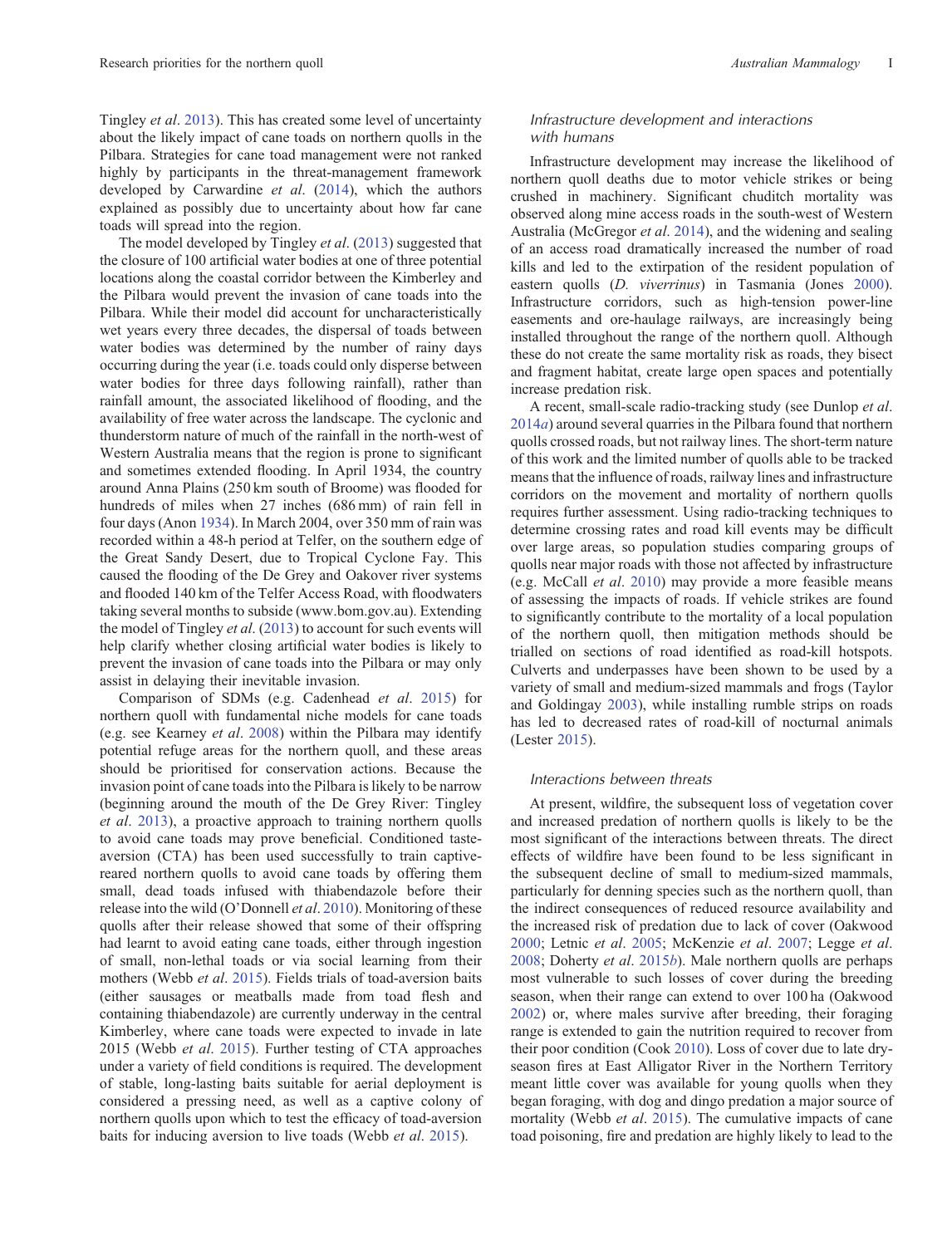<span id="page-9-0"></span>extirpation of small and disjunct groups of northern quoll in the Pilbara. Population viability modelling of the East Alligator River population suggested that high mortality from predation combined with late dry-season burning was preventing the recovery of northern quoll populations after cane toad invasion (Webb *et al*. [2015](#page-13-0)). Improved knowledge of the severity of these threats to northern quolls in the Pilbara, and their incorporation into the SDM and PVA framework developed by Cadenhead *et al*. [\(2015](#page-11-0)) will allow for better identification of priority areas for integrated cane toad, fire and predator management.

| Table 3. Expected timelines for the undertaking of research under each priority over the next 10 years, and the funds currently allocated from |
|------------------------------------------------------------------------------------------------------------------------------------------------|
| the Pilbara Northern Quoll Offset Trust under each research priority                                                                           |

| Rank           | Theme                                                  | Research priority                                                                                                    | Current or proposed research<br>activity                                                                                                                                                                                                                                    | Time over next<br>10 years                                                                            | Current funding allocation<br>(approximate)                                                        |
|----------------|--------------------------------------------------------|----------------------------------------------------------------------------------------------------------------------|-----------------------------------------------------------------------------------------------------------------------------------------------------------------------------------------------------------------------------------------------------------------------------|-------------------------------------------------------------------------------------------------------|----------------------------------------------------------------------------------------------------|
| 1              | Survey and<br>monitoring                               | Develop appropriate and<br>standardised survey and<br>monitoring methods                                             | • Develop monitoring protocol<br>(traps and cameras), and<br>investigate new methods.<br>• Ongoing survey and monitoring<br>in conjunction with Research<br>Themes 2 and 3 to better map<br>northern quoll distribution and<br>to determine long-term<br>population trends. | Years $1-2$ .<br>Years $3-10$ .                                                                       | \$200 000 per annum over<br>10 years for Research<br>Themes 1, 2 and 3<br>(inclusive of salaries). |
| $\overline{2}$ | Habitat<br>requirements                                | Define areas of critical<br>habitat for northern<br>quoll in the Pilbara                                             | · Identify and describe critical<br>habitat and undertake predictive<br>modelling of unsurveyed areas<br>to inform further survey effort.                                                                                                                                   | Years $3-4$ .                                                                                         | \$50 000 for predictive<br>modelling (Edith<br>Cowan University)                                   |
|                |                                                        | Understand how<br>disturbance affects<br>habitat quality and<br>connectivity                                         | • Ongoing collection of data on<br>disturbance and habitat quality<br>in conjunction with Research<br>Themes 1 and 4.<br>· Incorporation of new data into<br>predictive models.                                                                                             | Years $4-10$ .                                                                                        | See above.                                                                                         |
| 3              | Population<br>dynamics                                 | Better understand the<br>population dynamics of<br>the northern quoll in the<br>Pilbara                              | • Collect data on demographic<br>parameters, breeding, dispersal,<br>and home-range use to<br>incorporate into future PVA.                                                                                                                                                  | Continued collection<br>of data in<br>conjunction with<br>priorities 1 and 2<br>during years $3-10$ . | See above.                                                                                         |
|                |                                                        | Investigate population<br>structure and the<br>interaction between<br>populations                                    | • Analysis of existing tissue<br>samples and newly collected<br>samples.                                                                                                                                                                                                    | Years $1-10$ .                                                                                        | \$120 000 for initial round<br>of genetic analysis<br>(Years 3-5, Murdoch<br>University).          |
| $\overline{4}$ | Key threats                                            | Introduced predators                                                                                                 | • Spatio-temporal interactions<br>between northern quolls and<br>introduced predators.<br>• Other projects as they arise                                                                                                                                                    | Years 2–4 (current<br>PhD project,<br>University of<br>Queensland).                                   | \$12000 contribution to<br>field expenses.                                                         |
|                |                                                        | Cane toads                                                                                                           | • Predictive modelling of cane<br>toad distribution in the Pilbara.                                                                                                                                                                                                         | Years 3-4                                                                                             | Part of predictive<br>modelling by Edith<br>Cowan University                                       |
|                |                                                        | Infrastructure<br>development and<br>interactions with<br>humans                                                     | • Investigation of impacts of<br>linear infrastructure on northern<br>quoll movement.                                                                                                                                                                                       | Year 4 (current<br>Honours project,<br>Edith Cowan<br>University).                                    | \$15000                                                                                            |
|                |                                                        | Interactions between<br>threats                                                                                      | • No on-ground projects currently<br>planned.<br>• Potential to be assessed through<br>PVA as data are collected under<br>other research priorities.                                                                                                                        |                                                                                                       | No funding currently<br>allocated.                                                                 |
| 5              | Recolonisation of<br>restored or<br>artificial habitat | Determine the ability of<br>the northern quoll to<br>recolonise disturbed<br>areas or colonise<br>artificial habitat | • As projects arise.                                                                                                                                                                                                                                                        | Years $5-8$ , in<br>collaboration with<br>minesite restoration<br>programs.                           | No funding currently<br>allocated.                                                                 |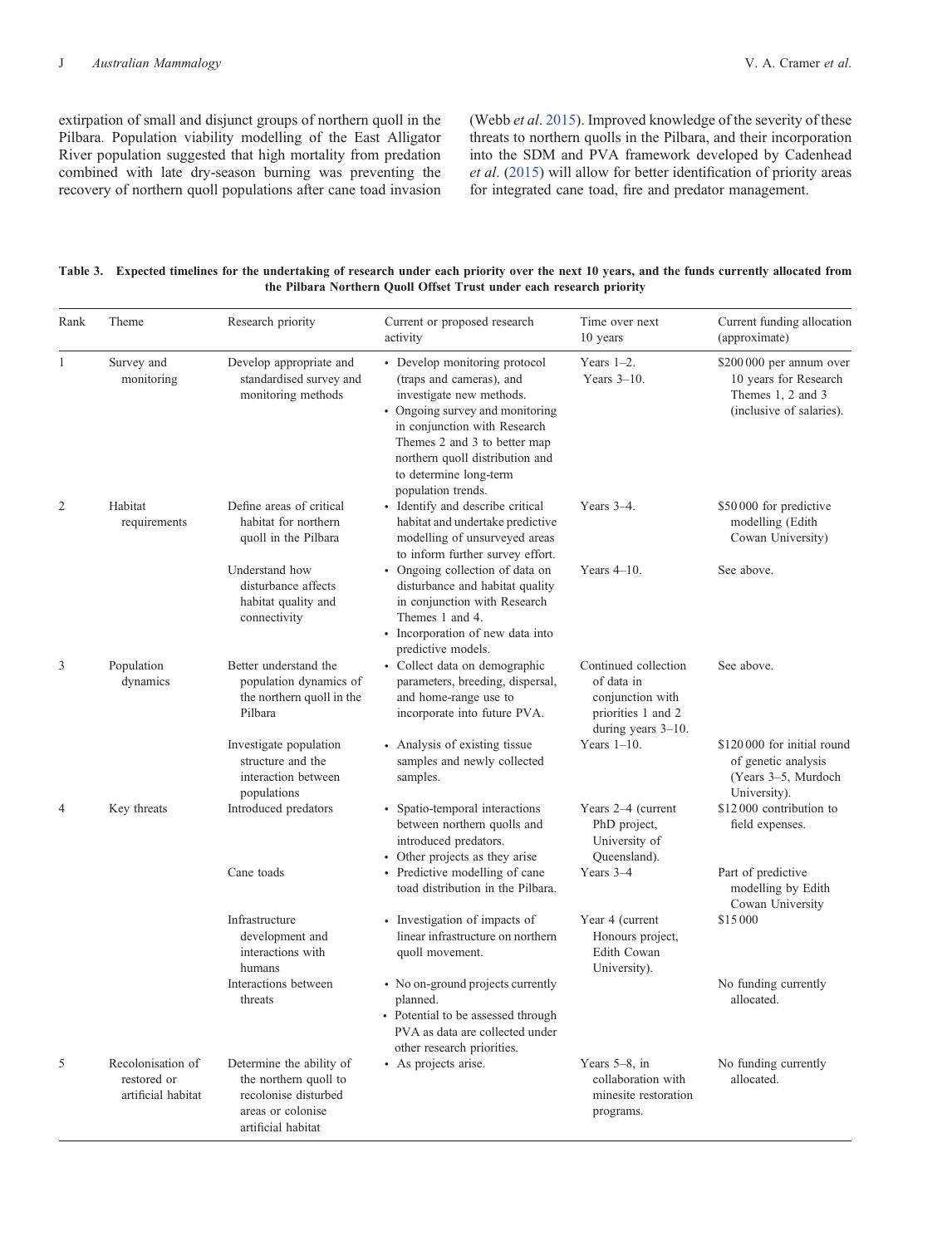## *Priority 5: Recolonisation of restored and/or artificial habitat*

While anecdotal evidence suggests that northern quolls will den in waste rock dumps, whether artificial or restored habitat provides for long-term population viability is not known, and long-term assessment of created habitat is required. We acknowledge that a large gap exists between the desire to use restored or artificial habitat as an ecologically equivalent offset and our limited ability to actually restore or re-create habitat that is equivalent in structure, composition and function, particularly on highly disturbed sites (Maron *et al*. [2012\)](#page-12-0). Yet there is a future opportunity in the Pilbara to conduct 'natural' experiments on the recolonisation of quolls after mining ceases, including how to best design waste rock dumps so that habitat complexity and productivity is maximised by, for example, experimenting with the size and positioning of boulders, and their spatial arrangement in relation to surrounding landscape features. The use of such artificial habitat should be tested, in the first stage through direct monitoring of animals that have colonised or have been translocated to the site. Such experimentation is underway at Atlas Iron's Mt Dove operation (Atlas Iron [2012](#page-11-0)). Population modelling can then be used to predict future population sizes, rates of growth and spread, and the probability of long-term persistence in the context of various management actions (e.g. predator control: Armstrong and Reynolds [2012\)](#page-11-0).

#### **Resource allocation and timelines**

While the allocation of resources and funding, and the period over which each of the research priorities was expected to be addressed, was not explicitly discussed during the workshop, the ranking of the priorities was taken to indicate the sequence in which the priorities should be addressed. At the time of the workshop, some of the research questions identified were already being investigated within various projects, and a portion of the Pilbara Northern Quoll Offset Trust allocated to these. In Table [3](#page-9-0) we indicate the expected timelines over which some of the research programs are expected to be undertaken. While AU\$1.75M has been allocated to northern quoll research in the Pilbara, it is important to note that much of this amount is not currently available, and will not become available until several approved mine developments have become operational. In Table [3](#page-9-0) we also indicate the proportion of offset funds expected to be allocated to each research priority. Research undertaken in other regions (e.g. research into CTA in the Kimberley region ahead of the cane toad invasion front) cannot be funded from the Pilbara Northern Quoll Offset Trust, but will help address some of the research questions identified here.

## **Lessons learnt from the workshop process**

The workshop approach used here was less formal than recent large-scale exercises used to elicit research priorities for emerging issues in science and policy at national or global levels (reviewed in Sutherland *et al*. [2011\)](#page-13-0). The focus in our (much smaller) workshop was on inclusivity rather than identifying participants based on purposive sampling of expertise or organisational affiliation. We believe that the inclusive nature of the workshop was a strength, but we also recognise that this perhaps created some level of bias when ranking the research priorities. Acknowledging both the experience and knowledge requirements of those who work regularly in the Pilbara is an important component of improving the design of research programs that aim to improve conservation management in the region. Yet the research priorities and their rankings are likely strongly reflective of the current information needs of most participants, and may not align with what conservation scientists believe to be the most critical areas of research for northern quoll conservation into the future. Baseline survey and monitoring are often the first requirements of a management or research plan for the northern quoll when offset conditions are prescribed, and this was reflected in the primary ranking given to the development of standard survey and monitoring methods. We acknowledge the concern that this could simply lead to offset funding being used to 'monitor the extinction' of the northern quoll, particularly after cane toads invade the Pilbara, unless these data are used to trigger management actions (Oakwood and Foster [2008](#page-12-0); Lindenmayer *et al*. [2013](#page-12-0)). Clearly, the currently limited information on habitat use and demographic parameters for the northern quoll in the Pilbara restricts the utility of more sophisticated research approaches such as developing robust SDM and PVA. While the severe threat that cane toads pose to the northern quoll was recognised, this threat is not immediate in the region, and may explain the less prominent ranking given to research to mitigate the impacts of cane toads.

The northern quoll has become emblematic of the dramatic and rapid species declines occurring in northern Australia, and the level of interest in this species was reflected in the high number of participants attending the workshop (one of six run by Parks and Wildlife). Given the number of attendees, better utilisation of the time available would have been gained by providing participants with a brief before the workshop, and asking them to contribute potential research questions anonymously for interactive review by other participants. In the exercises reviewed by Sutherland *et al*. ([2011\)](#page-13-0), questions were then discarded if they were not considered to meet criteria that were previously agreed upon. Some areas of research that gained some attention on the day may have been discarded if given greater consideration or interrogation before the workshop. For example, there was some discussion during the workshop of investigating the use of habitat surrogates to monitor the northern quoll, yet research has shown that there is little validity in using surrogates to monitor the abundance of a single species (Pierson *et al*. [2015](#page-12-0)).

## **Conclusions**

Offset funds generated under the environmental approvals process provide an opportunity to mobilise considerable financial resources for conservation (Kiesecker *et al*. [2010](#page-12-0)). Yet there remain significant conceptual and practical limitations to be resolved to ensure that direct offsets provide measurable conservation outcomes that are ecologically equivalent to the losses sustained by proceeding with the development (Maron *et al*. [2012;](#page-12-0) Bull *et al*. [2013\)](#page-11-0). The collaborative identification and ranking of research priorities undertaken here is the first step in the process of developing and evaluating potential conservation actions for the northern quoll in the Pilbara, and serves as a mechanism to ensure that the research priorities of state and federal agencies reflects the knowledge needs of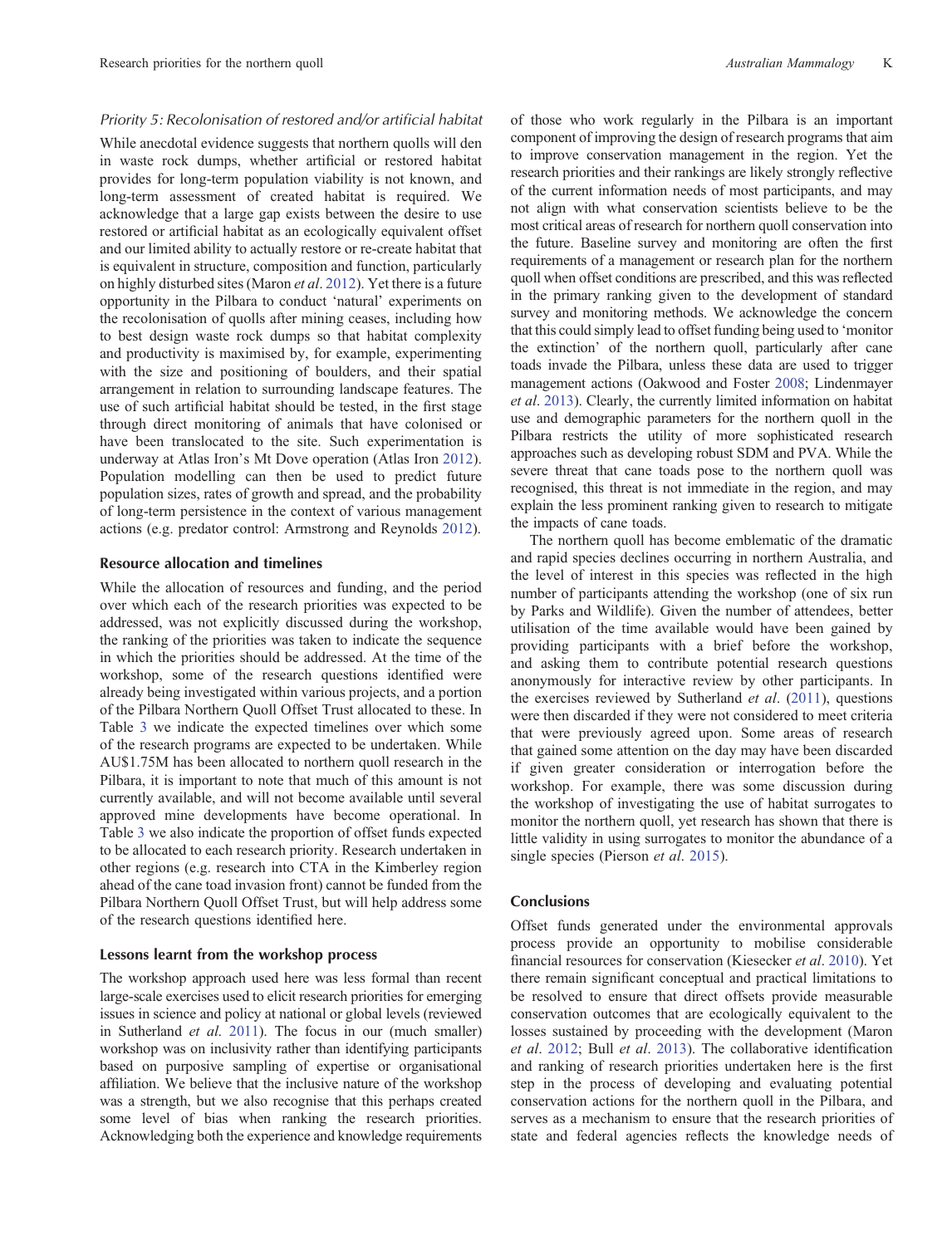<span id="page-11-0"></span>practitioners and proponents currently operating in the region. The provision of offset funds over the next decade provides a unique opportunity to undertake research on a species of conservation significance at a regional scale and over a long period, through an integrated and strategic program of research rather than the collection of *ad hoc* data. While a more structured approach to defining research questions before the workshop may have led to greater critical reflection upon, and discussion of, some of the research priorities on the day, the workshop provided an opportunity for an open and diverseranging discussion in a collaborative environment amongst the broader community of scientists, environmental consultants and mining proponents involved in the management and conservation of the northern quoll in the Pilbara.

### **Acknowledgements**

We gratefully acknowledge the financial support of Roy Hill, who sponsored the workshop and partially funded VAC's salary. We thank the Department of the Environment's Pilbara Taskforce, especially Veronica Ritchie, for their support of interested or affected parties. The success of the workshop was in great part due to the facilitation skills of Craig Salt of Sustainable Consulting. We thank all of the workshop participants for their open and collaborative approach to the process. Mike Bamford, Eddie van Etten, David Peacock and Peter Lyon provided useful comments on an earlier draft. We are grateful to John Woinarski for his constructive advice that substantially improved the structure and clarity of the manuscript, and an anonymous reviewer for careful and critical reading of the previous version. Lesley Gibson, Russell Palmer and Al Glen generously discussed various aspects of the paper with VAC. The map was prepared by Cristina Ramalho.

#### **References**

- Allen, B. L., Engeman, R. M., and Allen, L. R. (2011). Wild dogma: an examination of recent 'evidence' for dingo regulation of invasive mesopredator release in Australia. *Current Zoology* **57**, 568–583.
- Allen, B. L., Fleming, P. J., Allen, L. R., Engeman, R. M., Ballard, G., and Leung, L. K.-P. (2013). As clear as mud: a critical review of evidence for the ecological roles of Australian dingoes. *Biological Conservation* **159**, 158–174. doi:[10.1016/j.biocon.2012.12.004](dx.doi.org/10.1016/j.biocon.2012.12.004)
- Anon (1934). Floods in Western Australia. Town isolated for week. Perth, Monday. *The Sydney Morning Herald*, 9.
- Armstrong, D. P., and Reynolds, M. H. (2012). Modelling reintroduced populations: the state of the art and future directions. In 'Reintroduction Biology: Integrating Science and Management'. (Eds J. G. Ewen, D. P. Armstrong, K. A. Parker, and P. J. Seddon.) pp. 165–222. (Wiley-Blackwell: UK.)
- Atlas Iron (2012). Scope of works Mount Dove artificial quoll habitat. Unpublished report. Atlas Iron, Perth. Available at: [http://www.atlasiron.](http://www.atlasiron.com.au/IRM/Company/ShowPage.aspx?CategoryId=190&CPID=5424&EID=94365410) [com.au/IRM/Company/ShowPage.aspx?CategoryId=190&CPID=5424](http://www.atlasiron.com.au/IRM/Company/ShowPage.aspx?CategoryId=190&CPID=5424&EID=94365410)& [EID=94365410](http://www.atlasiron.com.au/IRM/Company/ShowPage.aspx?CategoryId=190&CPID=5424&EID=94365410) [accessed 19 August 2015].
- Austin, C. (2014). Can remote cameras accurately estimate populations of the endangered northern quoll? B.Sc.(Honours) Thesis, University of Technology, Sydney.
- Begg, R. J. (1981). The small mammals of Little Nourlangie Rock, NT. III. Ecology of *Dasyurus hallucatus*, the northern quoll (Marsupialia: Dasyuridae). *Wildlife Research* **8**, 73–85. doi[:10.1071/WR9810073](dx.doi.org/10.1071/WR9810073)
- Braithwaite, R. W., and Griffiths, A. D. (1994). Demographic variation and range contraction in the northern quoll, *Dasyurus hallucatus* (Marsupialia: Dasyuridae). *Wildlife Research* **21**, 203–217. doi:[10.1071/](dx.doi.org/10.1071/WR9940203) [WR9940203](dx.doi.org/10.1071/WR9940203)
- Bull, J. W., Suttle, K. B., Gordon, A., Singh, N. J., and Milner-Gulland, E. J. (2013). Biodiversity offsets in theory and practice. *Oryx* **47**, 369–380. doi[:10.1017/S003060531200172X](dx.doi.org/10.1017/S003060531200172X)
- Burnett, S. (1997). Colonizing cane toads cause population declines in native predators: reliable anecdotal information and management implications. *Pacific Conservation Biology* **3**, 65–72.
- Cadenhead, N. C. R., White, A. L., and Wintle, B. A. (2015). Identifying conservation priorities and assessing impacts of proposed future development in the Pilbara Bioregion in Western Australia. Report by the National Environment Research Program Decisions Hub to the Department of the Environment. The University of Melbourne, Melbourne.
- Carwardine, J., Nicol, S., Van Leeuwen, S., Walters, B., Firn, J., Reeson, A., Martin, T. G., and Chades, I. (2014). Priority threat management for Pilbara species of conservation significance. CSIRO Ecosystem Sciences, Brisbane.
- Cook, A. (2010). Habitat use and home-range of the northern quoll, *Dasyurus hallucatus*: effects of fire. M.Sc. Thesis, University of Western Australia, Perth.
- Department of Sustainability, Environment, Water, Population and Communities (2012). Environment and Biodiversity Conservation Act 1999 Environmental Offsets Policy. Department of Sustainability, Environment, Water, Population and Communities, Canberra.
- Doherty, T. S., Davis, R. A., Etten, E. J., Algar, D., Collier, N., Dickman, C. R., Edwards, G., Masters, P., Palmer, R., and Robinson, S. (2015*a*). A continental-scale analysis of feral cat diet in Australia. *Journal of Biogeography* **42**, 964–975. doi[:10.1111/jbi.12469](dx.doi.org/10.1111/jbi.12469)
- Doherty, T. S., Dickman, C. R., Nimmo, D. G., and Ritchie, E. G. (2015*b*). Multiple threats, or multiplying the threats? Interactions between invasive predators and other ecological disturbances. *Biological Conservation* **190**, 60–68. doi:[10.1016/j.biocon.2015.05.013](dx.doi.org/10.1016/j.biocon.2015.05.013)
- Dunlop, J., Cook, A., and Lees, J. (2014*a*). BHP Billiton Iron Ore Pilbara northern quoll monitoring project. Final report, May 2010–June 2013. Unpublished report prepared for BHP Billiton Iron Ore. Department of Parks and Wildlife, Perth.
- Dunlop, J., Cook, A., and Morris, K. (2014*b*). Pilbara northern quoll project: surveying and monitoring *Dasyurus hallucatus* in the Pilbara, Western Australia. Department of Parks and Wildlife, Perth. Available at: [library.dpaw.wa.gov.au.](http://library.dpaw.wa.gov.au)
- Florance, D., Webb, J. K., Dempster, T., Kearney, M. R., Worthing, A., and Letnic, M. (2011). Excluding access to invasion hubs can contain the spread of an invasive vertebrate. *Proceedings of the Royal Society of London B: Biological Sciences* **278**, 2900–2908. doi[:10.1098/rspb.2011.](dx.doi.org/10.1098/rspb.2011.0032) [0032](dx.doi.org/10.1098/rspb.2011.0032)
- Gaillard, J.-M., Hebblewhite, M., Loison, A., Fuller, M., Powell, R., Basille, M., and Van Moorter, B. (2010). Habitat–performance relationships: finding the right metric at a given spatial scale. *Philosophical Transactions of the Royal Society of London. Series B, Biological Sciences* **365**, 2255–2265. doi[:10.1098/rstb.2010.0085](dx.doi.org/10.1098/rstb.2010.0085)
- Glen, A. S., and Dickman, C. R. (2008). Niche overlap between marsupial and eutherian carnivores: does competition threaten the endangered spotted-tailed quoll? *Journal of Applied Ecology* **45**, 700–707. doi[:10.11](dx.doi.org/10.1111/j.1365-2664.2007.01449.x) [11/j.1365-2664.2007.01449.x](dx.doi.org/10.1111/j.1365-2664.2007.01449.x)
- Glen, A. S., Pennay, M., Dickman, C. R., Wintle, B. A., and Firestone, K. B. (2011). Diets of sympatric native and introduced carnivores in the Barrington Tops, eastern Australia. *Austral Ecology* **36**, 290–296. doi[:10.1111/j.1442-9993.2010.02149.x](dx.doi.org/10.1111/j.1442-9993.2010.02149.x)
- Hennig, P. (2004). A brief land use history. In 'An Inventory and Condition Survey of the Pilbara Region, Western Australia'. (Eds A. M. E. Van Vreeswyk, A. L. Payne, K. A. Leighton, and P. Hennig.) Technical Bulletin No. 92. pp. 13–18. (Western Australian Department of Agriculture: Perth.)
- Hohnen, R., Ashby, J., Tuft, K., and McGregor, H. (2013). Individual identification of northern quolls (*Dasyurus hallucatus*) using remote cameras. *Australian Mammalogy* **35**, 131–135. doi:[10.1071/AM12015](dx.doi.org/10.1071/AM12015)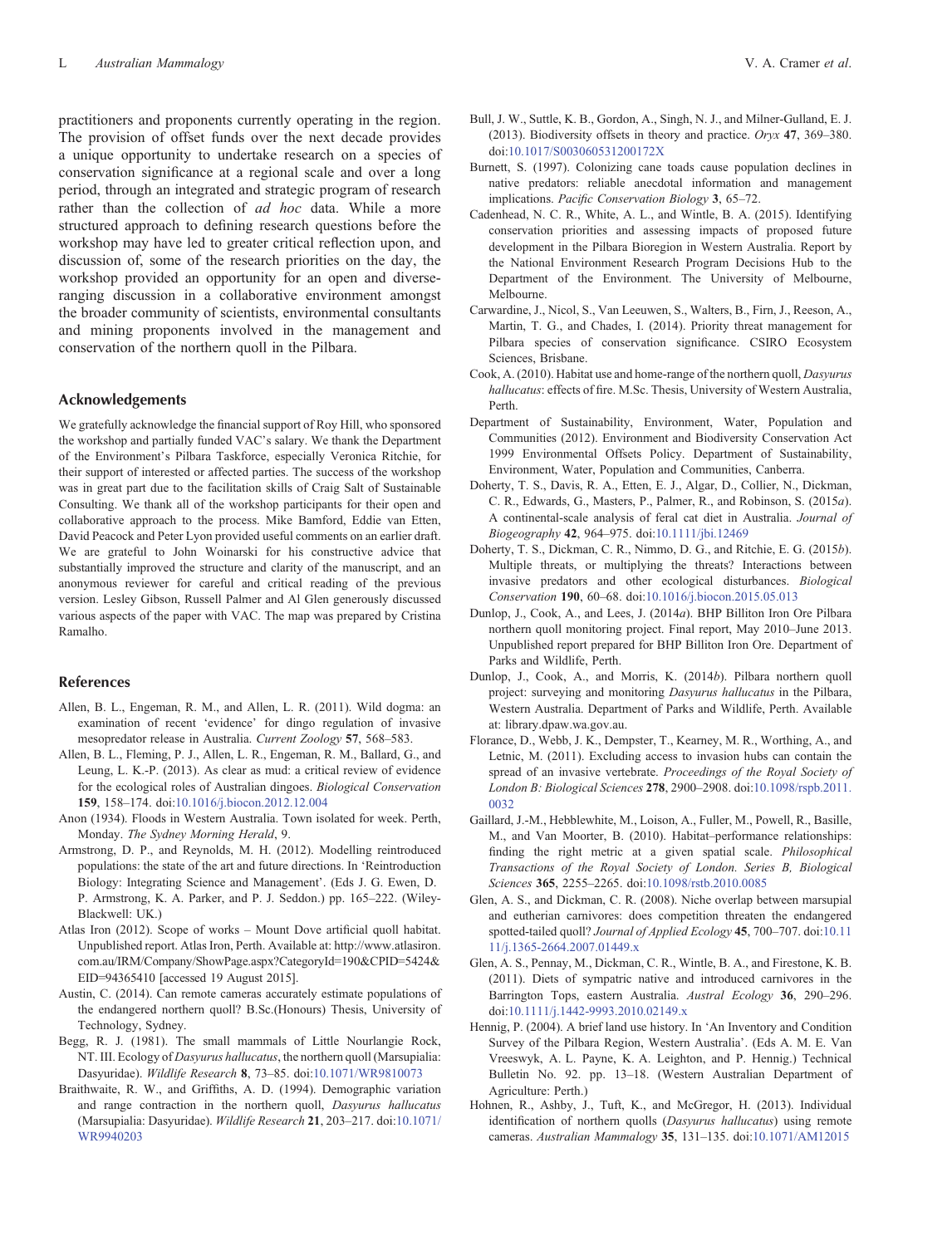- <span id="page-12-0"></span>How, R. A., Spencer, P. B. S., and Schmitt, L. H. (2009). Island populations have high conservation value for northern Australia's top marsupial predator ahead of a threatening process. *Journal of Zoology* **278**, 206–217. doi:[10.1111/j.1469-7998.2009.00569.x](dx.doi.org/10.1111/j.1469-7998.2009.00569.x)
- Johnson, C. N., Isaac, J. L., and Fisher, D. O. (2007). Rarity of a top predator triggers continent-wide collapse of mammal prey: dingoes and marsupials in Australia. *Proceedings of the Royal Society of London. Series B, Biological Sciences* **274**, 341–346. doi[:10.1098/rspb.2006.](dx.doi.org/10.1098/rspb.2006.3711) [3711](dx.doi.org/10.1098/rspb.2006.3711)
- Jones, M. E. (2000). Road upgrade, road mortality and remedial measures: impacts on a population of eastern quolls and Tasmanian devils. *Wildlife Research* **27**, 289–296. doi[:10.1071/WR98069](dx.doi.org/10.1071/WR98069)
- Kearney, M., Phillips, B. L., Tracy, C. R., Christian, K. A., Betts, G., and Porter, W. P. (2008). Modelling species distributions without using species distributions: the cane toad in Australia under current and future climates. *Ecography* **31**, 423–434. doi[:10.1111/j.0906-7590.](dx.doi.org/10.1111/j.0906-7590.2008.05457.x) [2008.05457.x](dx.doi.org/10.1111/j.0906-7590.2008.05457.x)
- Kendrick, P., and Stanley, F. (2002). Pilbara 4 (PIL4 Roebourne synopsis). In 'A Biodiversity Audit of Western Australia's 53 Biogeographical Subregions in 2002'. (Eds J. E. May and N. L. McKenzie.) pp. 581–593. (Department of Conservation and Land Management: Perth.)
- Kennedy, M., Phillips, B. L., Legge, S., Murphy, S. A., and Faulkner, R. A. (2012). Do dingoes suppress the activity of feral cats in northern Australia? *Austral Ecology* **37**, 134–139. doi[:10.1111/j.1442-9993.2011.](dx.doi.org/10.1111/j.1442-9993.2011.02256.x) [02256.x](dx.doi.org/10.1111/j.1442-9993.2011.02256.x)
- Kiesecker, J. M., Copeland, H., Pocewicz, A., and McKenney, B. (2010). Development by design: blending landscape-level planning with the mitigation hierarchy. *Frontiers in Ecology and the Environment* **8**, 261–266. doi:[10.1890/090005](dx.doi.org/10.1890/090005)
- King, D. R., and Smith, L. A. (1985). The distribution of the European red fox (*Vulpes vulpes*) in Western Australia. *Records of the Western Australian Museum* **12**, 197–205.
- Knight, A. T., Cowling, R. M., Rouget, M., Balmford, A., Lombard, A. T., and Campbell, B. M. (2008). Knowing but not doing: selecting priority conservation areas and the research–implementation gap. *Conservation Biology* **22**, 610–617. doi[:10.1111/j.1523-1739.2008.00914.x](dx.doi.org/10.1111/j.1523-1739.2008.00914.x)
- Laurance, W. F., Koster, H., Grooten, M., Anderson, A. B., Zuidema, P. A., Zwick, S., Zagt, R. J., Lynam, A. J., Linkie, M., and Anten, N. P. (2012). Making conservation research more relevant for conservation practitioners. *Biological Conservation* **153**, 164–168. doi[:10.1016/j.bio](dx.doi.org/10.1016/j.biocon.2012.05.012) [con.2012.05.012](dx.doi.org/10.1016/j.biocon.2012.05.012)
- Legge, S., Murphy, S., Heathcote, J., Flaxman, E., Augusteyn, J., and Crossman, M. (2008). The short-term effects of an extensive and highintensity fire on vertebrates in the tropical savannas of the central Kimberley, northern Australia. *Wildlife Research* **35**, 33–43. doi:[10.10](dx.doi.org/10.1071/WR07016) [71/WR07016](dx.doi.org/10.1071/WR07016)
- Lester, D. (2015). Effective wildlife roadkill mitigation. *Journal of Traffic and Transportation Engineering* **3**, 42–51. doi[:10.17265/2328-2142/](dx.doi.org/10.17265/2328-2142/2015.01.005) [2015.01.005](dx.doi.org/10.17265/2328-2142/2015.01.005)
- Letnic, M., Tamayo, B., and Dickman, C. R. (2005). The responses of mammals to La Niña (El Niño Southern Oscillation)-associated rainfall, predation, and wildfire in central Australia. *Journal of Mammalogy* **86**, 689–703. doi[:10.1644/1545-1542\(2005\)086\[0689:TR](dx.doi.org/10.1644/1545-1542(2005)086[0689:TROMTL]2.0.CO;2) [OMTL\]2.0.CO;2](dx.doi.org/10.1644/1545-1542(2005)086[0689:TROMTL]2.0.CO;2)
- Letnic, M., Koch, F., Gordon, C., Crowther, M. S., and Dickman, C. R. (2009). Keystone effects of an alien top-predator stem extinctions of native mammals. *Proceedings of the Royal Society of London. Series B, Biological Sciences* **276**, 3249–3256. doi[:10.1098/rspb.2009.0574](dx.doi.org/10.1098/rspb.2009.0574)
- Lindenmayer, D. B. (2015). Continental-level biodiversity collapse. *Proceedings of the National Academy of Sciences of the United States of America* **112**, 4514–4515. doi:[10.1073/pnas.1502766112](dx.doi.org/10.1073/pnas.1502766112)
- Lindenmayer, D. B., Piggott, M. P., and Wintle, B. A. (2013). Counting the books while the library burns: why conservation monitoring programs

need a plan for action. *Frontiers in Ecology and the Environment* **11**, 549–555. doi:[10.1890/120220](dx.doi.org/10.1890/120220)

- Maron, M., Hobbs, R. J., Moilanen, A., Matthews, J. W., Christie, K., Gardner, T. A., Keith, D. A., Lindenmayer, D. B., and McAlpine, C. A. (2012). Faustian bargains? Restoration realities in the context of biodiversity offset policies. *Biological Conservation* **155**, 141–148. doi:[10.1016/j.biocon.2012.06.003](dx.doi.org/10.1016/j.biocon.2012.06.003)
- McCall, S. C., McCarthy, M. A., van der Ree, R., Harper, M. J., Cesarini, S., and Soanes, K. (2010). Evidence that a highway reduces apparent survival rates of squirrel gliders. *Ecology and Society* **15**, 27.
- McGregor, R. A., Stokes, V. L., and Craig, M. D. (2014). Does forest restoration in fragmented landscapes provide habitat for a wideranging carnivore? *Animal Conservation* **17**, 467–475. doi:[10.1111/](dx.doi.org/10.1111/acv.12112) [acv.12112](dx.doi.org/10.1111/acv.12112)
- McKenzie, N. L., Burbidge, A. A., Baynes, A., Brereton, R. N., Dickman, C. R., Gordon, G., Gibson, L. A., Menkhorst, P. W., Robinson, A. C., Williams, M. R., and Woinarski, J. C. Z. (2007). Analysis of factors implicated in the recent decline of Australia's mammal fauna. *Journal of Biogeography* **34**, 597–611. doi:[10.1111/j.1365-2699.2006.01639.x](dx.doi.org/10.1111/j.1365-2699.2006.01639.x)
- McKenzie, N. L., van Leeuwen, S., and Pinder, A. M. (2009). Introduction to the Pilbara Biodiversity Survey, 2002–2007. *Records of the Western Australian Museum* **78**(Suppl), 3–89. doi[:10.18195/issn.0313-122x.78](dx.doi.org/10.18195/issn.0313-122x.78(1).2009.003-089) [\(1\).2009.003-089](dx.doi.org/10.18195/issn.0313-122x.78(1).2009.003-089)
- Morris, K., Johnson, B., Orell, P., Gaikhorst, G., Wane, A., and Moro, D. (2003). Recovery of the threatened chuditch (*Dasyurus geoffroii*): a case study. In 'Predators with Pouches: The Biology of Carnivorous Marsupials'. (Eds M. Jones, C. Dickman, and M. Archer.) pp. 435–451. (CSIRO Publishing: Melbourne.)
- Nelson, J. L., Scroggie, M. P., and Belcher, C. A. (2014). Developing a camera trap survey protocol to detect a rare marsupial carnivore, the spotted-tailed quoll (*Dasyurus maculatus*). In 'Camera Trapping: Wildlife Management and Research'. (Eds P. D. Meek and P. J. Fleming.) pp. 271–279. (CSIRO Publishing: Melbourne.)
- Newsome, T. M., Dellinger, J. A., Pavey, C. R., Ripple, W. J., Shores, C. R., Wirsing, A. J., and Dickman, C. R. (2015). The ecological effects of providing resource subsidies to predators. *Global Ecology and Biogeography* **24**, 1–11. doi:[10.1111/geb.12236](dx.doi.org/10.1111/geb.12236)
- O'Donnell, S., Webb, J. K., and Shine, R. (2010). Conditioned taste aversion enhances the survival of an endangered predator imperilled by a toxic invader. *Journal of Applied Ecology* **47**, 558–565. doi:[10.1111/](dx.doi.org/10.1111/j.1365-2664.2010.01802.x) [j.1365-2664.2010.01802.x](dx.doi.org/10.1111/j.1365-2664.2010.01802.x)
- Oakwood, M. (1997). The ecology of the northern quoll, *Dasyurus hallucatus*. Ph.D. Thesis, Australian National University, Canberra.
- Oakwood, M. (2000). Reproduction and demography of the northern quoll, *Dasyurus hallucatus*, in the lowland savanna of northern Australia. *Australian Journal of Zoology* **48**, 519–539. doi:[10.1071/ZO00028](dx.doi.org/10.1071/ZO00028)
- Oakwood, M. (2002). Spatial and social organization of a carnivorous marsupial *Dasyurus hallucatus* (Marsupialia: Dasyuridae). *Journal of Zoology* **257**, 237–248. doi:[10.1017/S0952836902000833](dx.doi.org/10.1017/S0952836902000833)
- Oakwood, M., and Foster, P. (2008). Monitoring extinction of the northern quoll. *Australian Academy of Science Newsletter* **71**, 6.
- Palomares, F., and Caro, T. M. (1999). Interspecific killing among mammalian carnivores. *American Naturalist* **153**, 492–508. doi:[10.10](dx.doi.org/10.1086/303189) [86/303189](dx.doi.org/10.1086/303189)
- Pavey, C. R., and Bastin, G. (2014). 'Australian Rangelands and Climate Change – Invasive Animals'. (Ninti One Limited & CSIRO: Alice Springs.)
- Pierson, J. C., Barton, P. S., Lane, P. W., and Lindenmayer, D. B. (2015). Can habitat surrogates predict the response of target species to landscape change? *Biological Conservation* **184**, 1–10. doi[:10.1016/j.biocon.2014.](dx.doi.org/10.1016/j.biocon.2014.12.017) [12.017](dx.doi.org/10.1016/j.biocon.2014.12.017)
- Pollock, A. B. (1999). Notes on status, distribution and diet of northern quoll *Dasyurus hallucatus* in the Mackay–Bowen area, mideastern